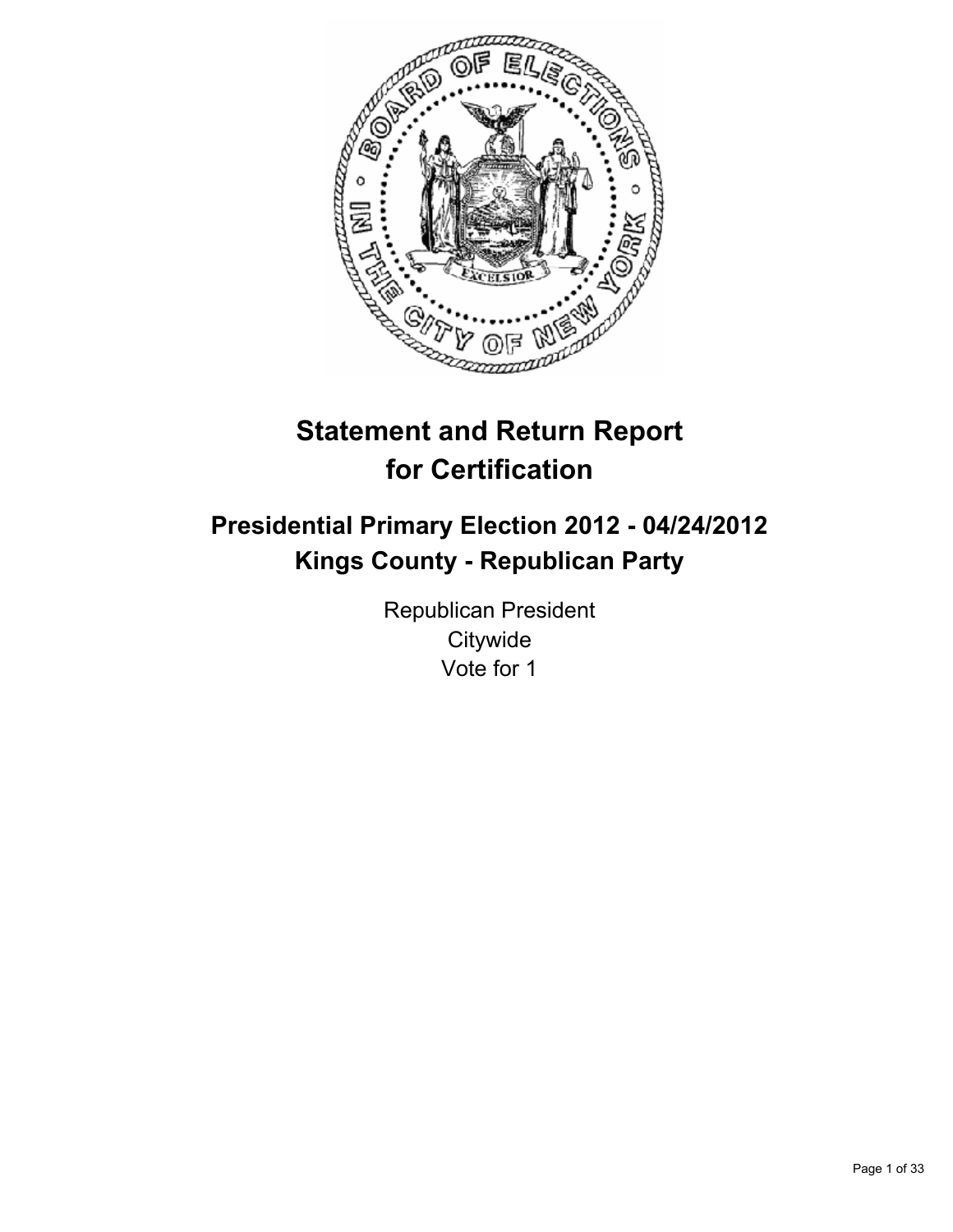

| <b>Assembly District 44</b>                              |                |
|----------------------------------------------------------|----------------|
| PUBLIC COUNTER                                           | 9              |
| <b>EMERGENCY</b>                                         | 0              |
| ABSENTEE/MILITARY                                        | 0              |
| <b>FEDERAL</b>                                           | 0              |
| SPECIAL PRESIDENTIAL                                     | 0              |
| <b>AFFIDAVIT</b>                                         | 1              |
| <b>Total Ballots</b>                                     | 10             |
| Less - Inapplicable Federal/Special Presidential Ballots | $\Omega$       |
| <b>Total Applicable Ballots</b>                          | 10.00          |
| <b>RON PAUL</b>                                          | 0              |
| <b>NEWT GINGRICH</b>                                     | $\overline{2}$ |
| <b>MITT ROMNEY</b>                                       | $\overline{2}$ |
| <b>RICK SANTORUM</b>                                     | 6              |
| <b>Total Votes</b>                                       | 10             |
| <b>Assembly District 45</b>                              |                |
| PUBLIC COUNTER                                           | 50             |
| <b>EMERGENCY</b>                                         | 0              |
| ABSENTEE/MILITARY                                        | 5              |
| <b>FEDERAL</b>                                           | $\mathbf{1}$   |
| SPECIAL PRESIDENTIAL                                     | 0              |
| <b>AFFIDAVIT</b>                                         | 0              |
| <b>Total Ballots</b>                                     | 56             |
| Less - Inapplicable Federal/Special Presidential Ballots | $\mathbf{0}$   |
| <b>Total Applicable Ballots</b>                          | 56.00          |
| <b>RON PAUL</b>                                          | 8              |
| <b>NEWT GINGRICH</b>                                     | 8              |
| <b>MITT ROMNEY</b>                                       | 38             |
| <b>RICK SANTORUM</b>                                     | 1              |
| <b>Total Votes</b>                                       | 55             |

Unrecorded 1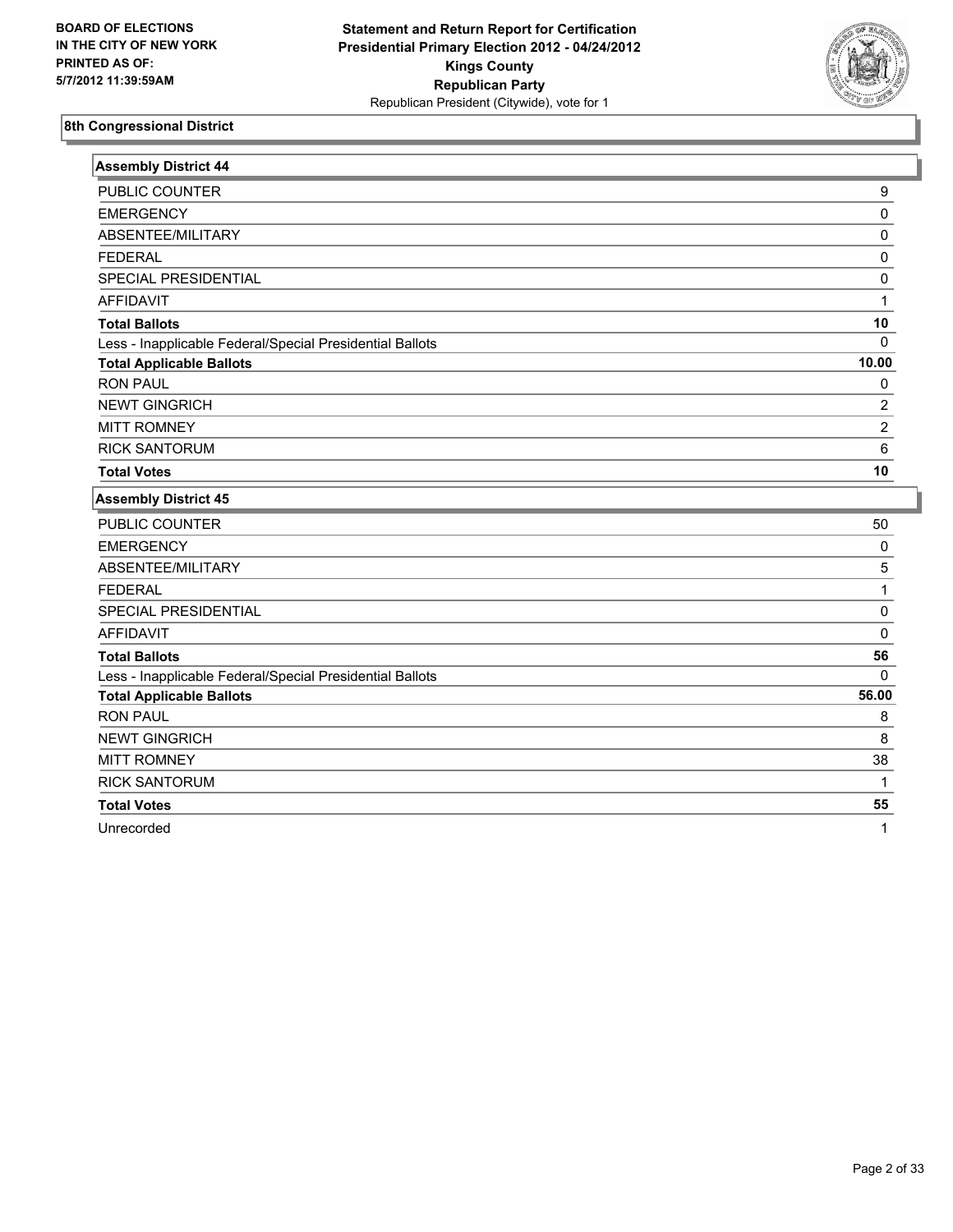

| <b>Assembly District 46</b>                              |                |
|----------------------------------------------------------|----------------|
| PUBLIC COUNTER                                           | 502            |
| <b>EMERGENCY</b>                                         | $\mathbf 0$    |
| ABSENTEE/MILITARY                                        | 22             |
| <b>FEDERAL</b>                                           | 4              |
| SPECIAL PRESIDENTIAL                                     | 0              |
| <b>AFFIDAVIT</b>                                         | 6              |
| <b>Total Ballots</b>                                     | 534            |
| Less - Inapplicable Federal/Special Presidential Ballots | 0              |
| <b>Total Applicable Ballots</b>                          | 534.00         |
| <b>RON PAUL</b>                                          | 40             |
| <b>NEWT GINGRICH</b>                                     | 48             |
| <b>MITT ROMNEY</b>                                       | 429            |
| <b>RICK SANTORUM</b>                                     | 12             |
| <b>Total Votes</b>                                       | 529            |
| Unrecorded                                               | 5              |
| <b>Assembly District 47</b>                              |                |
| <b>PUBLIC COUNTER</b>                                    | 217            |
| <b>EMERGENCY</b>                                         | 0              |
| ABSENTEE/MILITARY                                        | 16             |
| <b>FEDERAL</b>                                           | 3              |
| SPECIAL PRESIDENTIAL                                     | 0              |
| <b>AFFIDAVIT</b>                                         | $\mathbf{1}$   |
| <b>Total Ballots</b>                                     | 237            |
| Less - Inapplicable Federal/Special Presidential Ballots | 0              |
| <b>Total Applicable Ballots</b>                          | 237.00         |
| <b>RON PAUL</b>                                          | 26             |
| <b>NEWT GINGRICH</b>                                     | 34             |
| <b>MITT ROMNEY</b>                                       | 156            |
| <b>RICK SANTORUM</b>                                     | 19             |
| <b>Total Votes</b>                                       | 235            |
| Unrecorded                                               | $\overline{2}$ |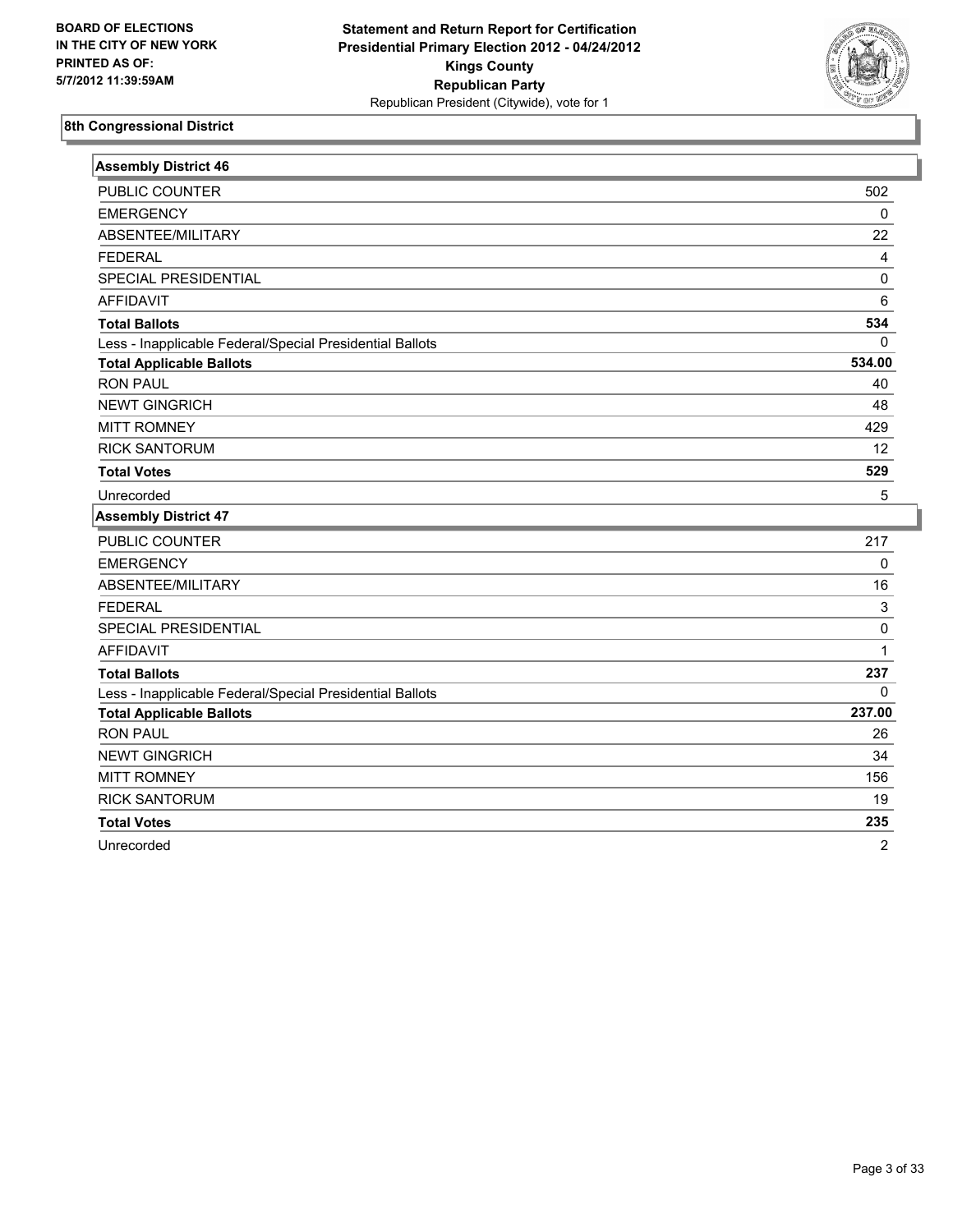

| <b>Assembly District 48</b>                              |              |
|----------------------------------------------------------|--------------|
| PUBLIC COUNTER                                           | 131          |
| <b>EMERGENCY</b>                                         | 0            |
| ABSENTEE/MILITARY                                        | 9            |
| <b>FEDERAL</b>                                           | 16           |
| SPECIAL PRESIDENTIAL                                     | $\pmb{0}$    |
| <b>AFFIDAVIT</b>                                         | $\mathbf 0$  |
| <b>Total Ballots</b>                                     | 156          |
| Less - Inapplicable Federal/Special Presidential Ballots | $\mathbf{0}$ |
| <b>Total Applicable Ballots</b>                          | 156.00       |
| <b>RON PAUL</b>                                          | 6            |
| <b>NEWT GINGRICH</b>                                     | 41           |
| <b>MITT ROMNEY</b>                                       | 81           |
| <b>RICK SANTORUM</b>                                     | 28           |
| <b>Total Votes</b>                                       | 156          |
| <b>Assembly District 49</b>                              |              |
| PUBLIC COUNTER                                           | 147          |
| <b>EMERGENCY</b>                                         | $\mathbf{0}$ |
| ABSENTEE/MILITARY                                        | 24           |
| <b>FEDERAL</b>                                           | 8            |
| SPECIAL PRESIDENTIAL                                     | $\mathbf 0$  |
| <b>AFFIDAVIT</b>                                         | 3            |
| <b>Total Ballots</b>                                     | 182          |
| Less - Inapplicable Federal/Special Presidential Ballots | $\Omega$     |
| <b>Total Applicable Ballots</b>                          | 182.00       |
| <b>RON PAUL</b>                                          | 15           |
| <b>NEWT GINGRICH</b>                                     | 34           |
| <b>MITT ROMNEY</b>                                       | 107          |
| <b>RICK SANTORUM</b>                                     | 24           |
| <b>Total Votes</b>                                       | 180          |

Unrecorded 2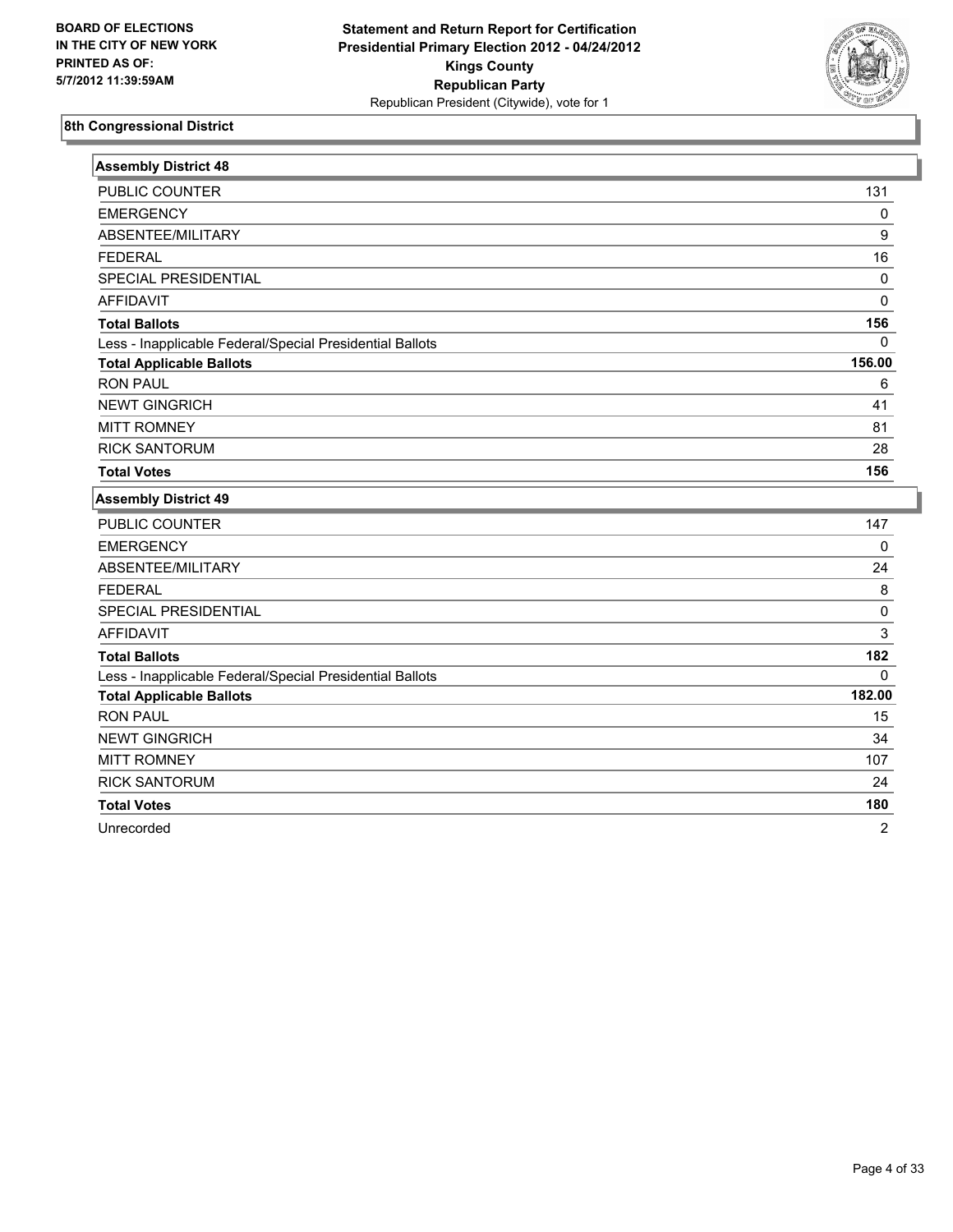

| <b>Assembly District 51</b>                              |              |
|----------------------------------------------------------|--------------|
| PUBLIC COUNTER                                           | 36           |
| <b>EMERGENCY</b>                                         | 0            |
| ABSENTEE/MILITARY                                        | 1            |
| <b>FEDERAL</b>                                           | 0            |
| SPECIAL PRESIDENTIAL                                     | 0            |
| <b>AFFIDAVIT</b>                                         | $\mathbf{1}$ |
| <b>Total Ballots</b>                                     | 38           |
| Less - Inapplicable Federal/Special Presidential Ballots | $\Omega$     |
| <b>Total Applicable Ballots</b>                          | 38.00        |
| <b>RON PAUL</b>                                          | 4            |
| <b>NEWT GINGRICH</b>                                     | 6            |
| <b>MITT ROMNEY</b>                                       | 23           |
| <b>RICK SANTORUM</b>                                     | 5            |
| <b>Total Votes</b>                                       | 38           |
| <b>Assembly District 52</b>                              |              |
| PUBLIC COUNTER                                           | 0            |
| <b>EMERGENCY</b>                                         | 0            |
| ABSENTEE/MILITARY                                        | 0            |
| <b>FEDERAL</b>                                           | 0            |
| SPECIAL PRESIDENTIAL                                     | 0            |
| <b>AFFIDAVIT</b>                                         | 0            |
| <b>Total Ballots</b>                                     | 0            |
| Less - Inapplicable Federal/Special Presidential Ballots | 0            |
| <b>Total Applicable Ballots</b>                          | 0.00         |
| <b>RON PAUL</b>                                          | 0            |
| <b>NEWT GINGRICH</b>                                     | 0            |
| <b>MITT ROMNEY</b>                                       | 0            |
| <b>RICK SANTORUM</b>                                     | 0            |
| <b>Total Votes</b>                                       | 0            |
| <b>Assembly District 60</b>                              |              |
| PUBLIC COUNTER                                           | 53           |
| <b>EMERGENCY</b>                                         | 0            |
| ABSENTEE/MILITARY                                        | 6            |
| <b>FEDERAL</b>                                           | 0            |
| SPECIAL PRESIDENTIAL                                     | 0            |
| <b>AFFIDAVIT</b>                                         | $\mathbf{1}$ |
| <b>Total Ballots</b>                                     | 60           |
| Less - Inapplicable Federal/Special Presidential Ballots | 0            |
| <b>Total Applicable Ballots</b>                          | 60.00        |
| <b>RON PAUL</b>                                          | 6            |
| <b>NEWT GINGRICH</b>                                     | 1            |
| <b>MITT ROMNEY</b>                                       | 49           |
| <b>RICK SANTORUM</b>                                     | 4            |
| <b>Total Votes</b>                                       | 60           |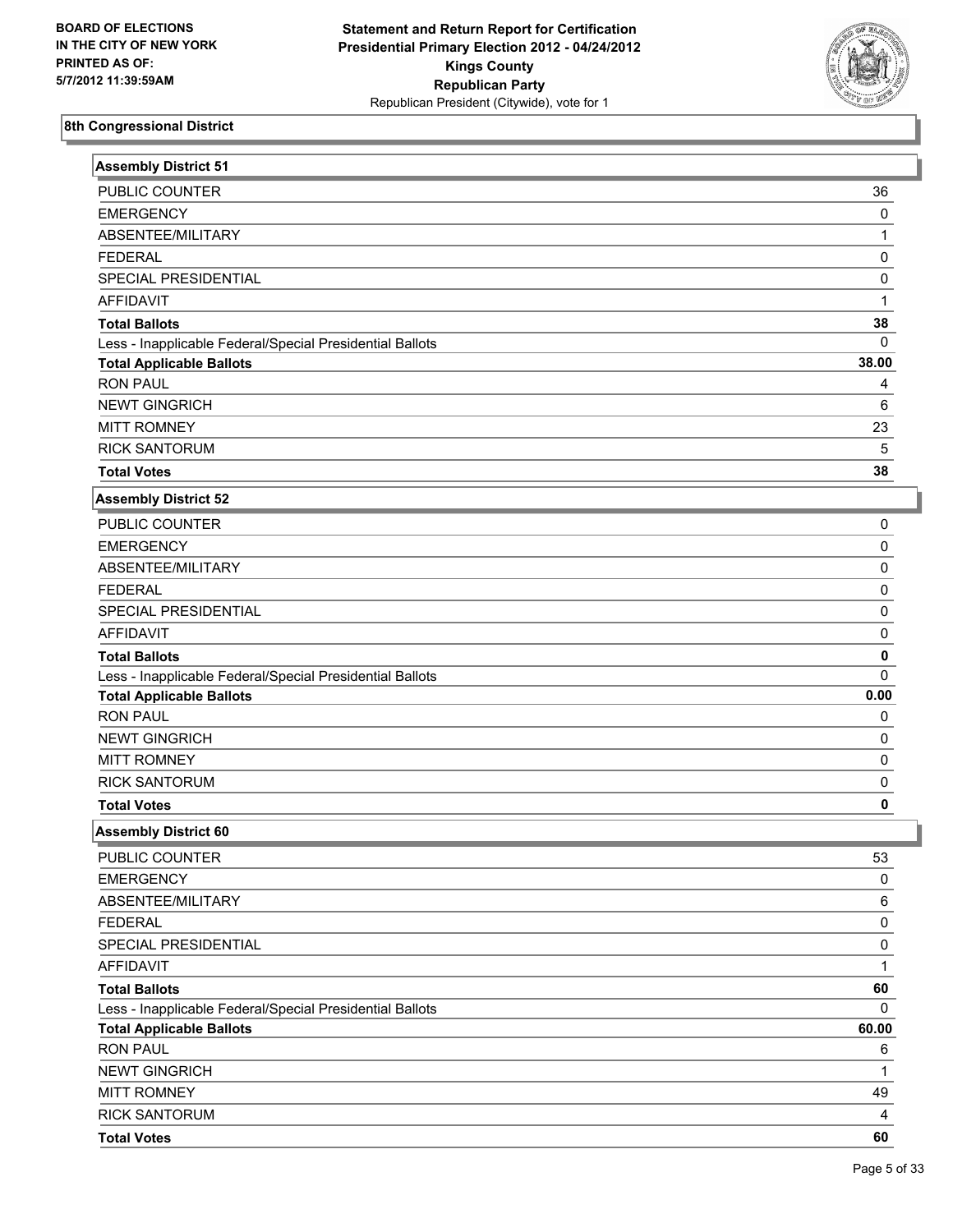

| Total for 8th Congressional District-Kings County        |          |
|----------------------------------------------------------|----------|
| <b>PUBLIC COUNTER</b>                                    | 1,145    |
| <b>EMERGENCY</b>                                         | 0        |
| ABSENTEE/MILITARY                                        | 83       |
| <b>FEDERAL</b>                                           | 32       |
| <b>SPECIAL PRESIDENTIAL</b>                              | 0        |
| AFFIDAVIT                                                | 13       |
| <b>Total Ballots</b>                                     | 1,273    |
| Less - Inapplicable Federal/Special Presidential Ballots | 0        |
| <b>Total Applicable Ballots</b>                          | 1,273.00 |
| <b>RON PAUL</b>                                          | 105      |
| <b>NEWT GINGRICH</b>                                     | 174      |
| <b>MITT ROMNEY</b>                                       | 885      |
| <b>RICK SANTORUM</b>                                     | 99       |
| <b>Total Votes</b>                                       | 1,263    |
| Unrecorded                                               | 10       |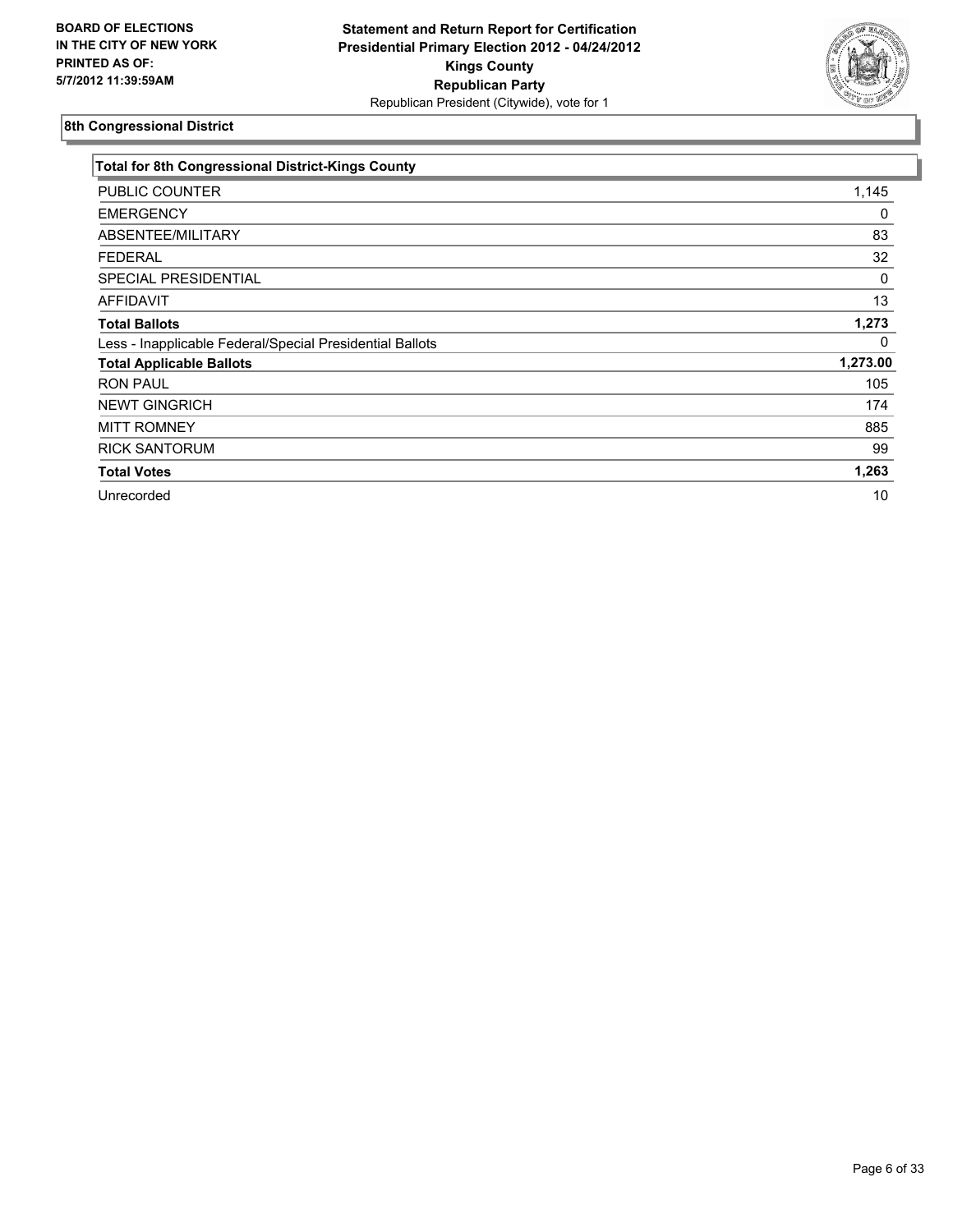

| <b>Assembly District 41</b>                              |                |
|----------------------------------------------------------|----------------|
| PUBLIC COUNTER                                           | 191            |
| <b>EMERGENCY</b>                                         | 0              |
| ABSENTEE/MILITARY                                        | 18             |
| <b>FEDERAL</b>                                           | $\mathbf{1}$   |
| SPECIAL PRESIDENTIAL                                     | 0              |
| <b>AFFIDAVIT</b>                                         | $\mathbf{1}$   |
| <b>Total Ballots</b>                                     | 211            |
| Less - Inapplicable Federal/Special Presidential Ballots | 0              |
| <b>Total Applicable Ballots</b>                          | 211.00         |
| <b>RON PAUL</b>                                          | 31             |
| <b>NEWT GINGRICH</b>                                     | 36             |
| <b>MITT ROMNEY</b>                                       | 126            |
| <b>RICK SANTORUM</b>                                     | 17             |
| <b>Total Votes</b>                                       | 210            |
| Unrecorded                                               | 1              |
| <b>Assembly District 44</b>                              |                |
| PUBLIC COUNTER                                           | 30             |
| <b>EMERGENCY</b>                                         | 0              |
| ABSENTEE/MILITARY                                        | $\mathbf{1}$   |
| <b>FEDERAL</b>                                           | 0              |
| SPECIAL PRESIDENTIAL                                     | 0              |
| <b>AFFIDAVIT</b>                                         | $\overline{2}$ |
| <b>Total Ballots</b>                                     | 33             |
| Less - Inapplicable Federal/Special Presidential Ballots | $\Omega$       |
| <b>Total Applicable Ballots</b>                          | 33.00          |
| <b>RON PAUL</b>                                          | 2              |
| <b>NEWT GINGRICH</b>                                     | $\overline{7}$ |
| <b>MITT ROMNEY</b>                                       | 18             |
| <b>RICK SANTORUM</b>                                     | 6              |
| <b>Total Votes</b>                                       | 33             |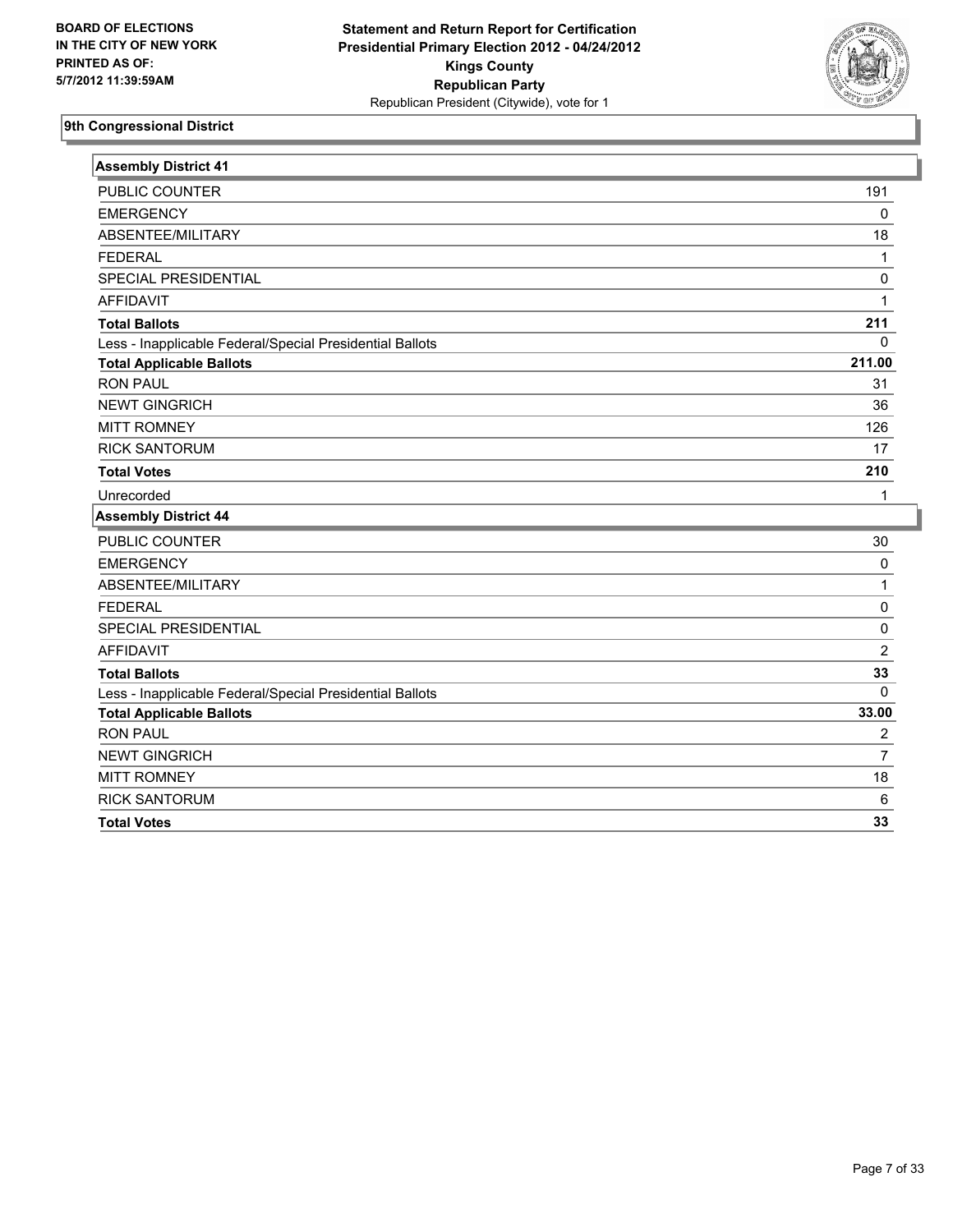

| <b>Assembly District 45</b>                              |                |
|----------------------------------------------------------|----------------|
| PUBLIC COUNTER                                           | 266            |
| <b>EMERGENCY</b>                                         | 0              |
| ABSENTEE/MILITARY                                        | 26             |
| <b>FEDERAL</b>                                           | $\overline{7}$ |
| SPECIAL PRESIDENTIAL                                     | 0              |
| <b>AFFIDAVIT</b>                                         | 0              |
| <b>Total Ballots</b>                                     | 299            |
| Less - Inapplicable Federal/Special Presidential Ballots | $\Omega$       |
| <b>Total Applicable Ballots</b>                          | 299.00         |
| <b>RON PAUL</b>                                          | 30             |
| <b>NEWT GINGRICH</b>                                     | 33             |
| <b>MITT ROMNEY</b>                                       | 210            |
| <b>RICK SANTORUM</b>                                     | 25             |
| <b>Total Votes</b>                                       | 298            |
| Unrecorded                                               | 1              |
| <b>Assembly District 46</b>                              |                |
| PUBLIC COUNTER                                           | 1              |
| <b>EMERGENCY</b>                                         | 0              |
| ABSENTEE/MILITARY                                        | 0              |
| <b>FEDERAL</b>                                           | 0              |
| SPECIAL PRESIDENTIAL                                     | 0              |
| <b>AFFIDAVIT</b>                                         | 0              |
| <b>Total Ballots</b>                                     | 1              |
| Less - Inapplicable Federal/Special Presidential Ballots | $\Omega$       |
| <b>Total Applicable Ballots</b>                          | 1.00           |
| <b>RON PAUL</b>                                          | 0              |
| <b>NEWT GINGRICH</b>                                     | $\mathbf{1}$   |
| <b>MITT ROMNEY</b>                                       | 0              |
| <b>RICK SANTORUM</b>                                     | 0              |
| <b>Total Votes</b>                                       | 1              |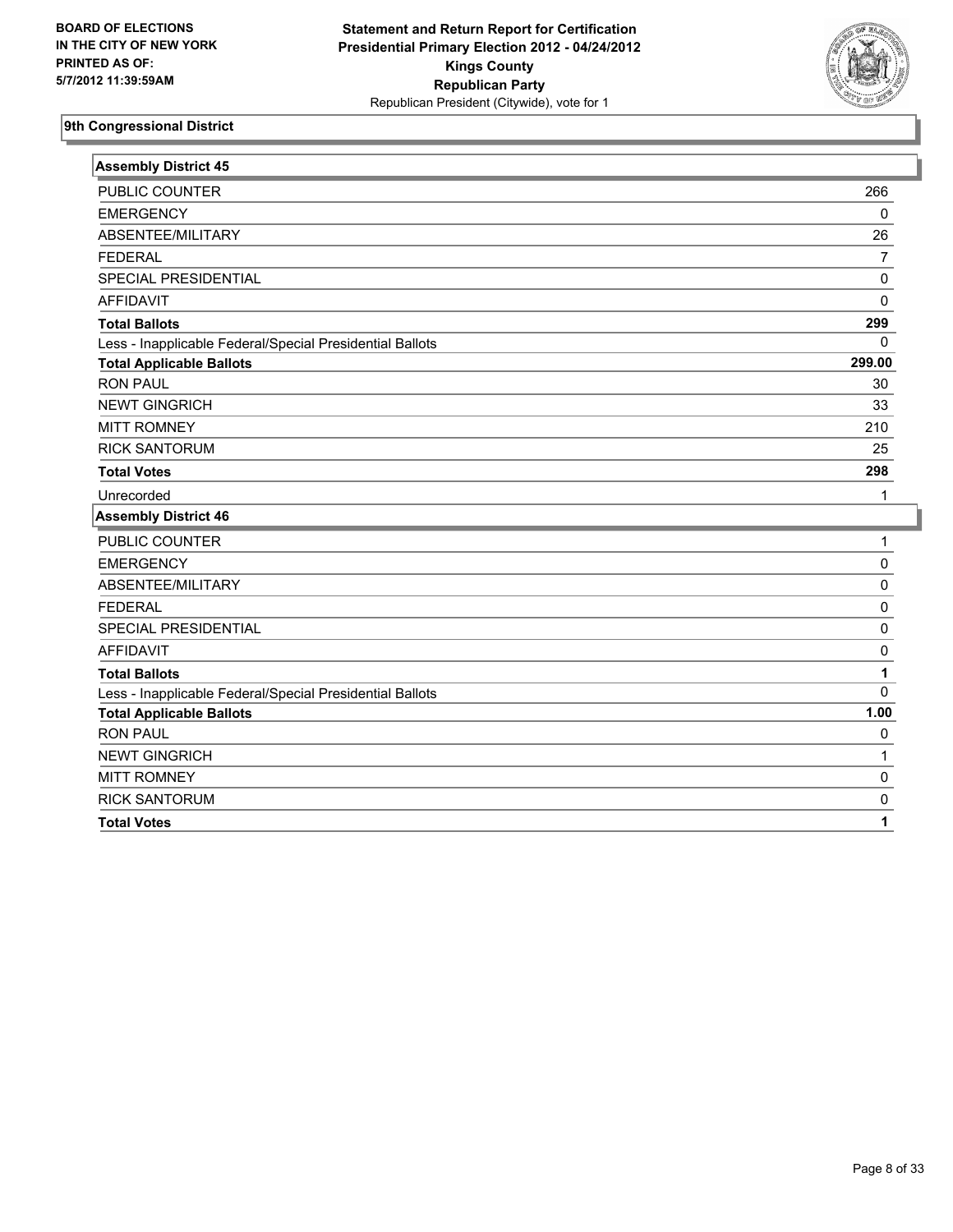

| <b>Assembly District 47</b>                              |                           |
|----------------------------------------------------------|---------------------------|
| PUBLIC COUNTER                                           | 5                         |
| <b>EMERGENCY</b>                                         | 0                         |
| ABSENTEE/MILITARY                                        | 1                         |
| <b>FEDERAL</b>                                           | 0                         |
| SPECIAL PRESIDENTIAL                                     | 0                         |
| <b>AFFIDAVIT</b>                                         | $\pmb{0}$                 |
| <b>Total Ballots</b>                                     | 6                         |
| Less - Inapplicable Federal/Special Presidential Ballots | 0                         |
| <b>Total Applicable Ballots</b>                          | 6.00                      |
| <b>RON PAUL</b>                                          | 0                         |
| <b>NEWT GINGRICH</b>                                     | 0                         |
| <b>MITT ROMNEY</b>                                       | $\ensuremath{\mathsf{3}}$ |
| <b>RICK SANTORUM</b>                                     | $\overline{2}$            |
| <b>Total Votes</b>                                       | 5                         |
| Unrecorded                                               | 1                         |
| <b>Assembly District 48</b>                              |                           |
| PUBLIC COUNTER                                           | 31                        |
| <b>EMERGENCY</b>                                         | 0                         |
| ABSENTEE/MILITARY                                        | 1                         |
| <b>FEDERAL</b>                                           | $\mathbf{3}$              |
| SPECIAL PRESIDENTIAL                                     | 0                         |
| <b>AFFIDAVIT</b>                                         | 0                         |
| <b>Total Ballots</b>                                     | 35                        |
| Less - Inapplicable Federal/Special Presidential Ballots | $\Omega$                  |
| <b>Total Applicable Ballots</b>                          | 35.00                     |
| <b>RON PAUL</b>                                          | 1                         |
| <b>NEWT GINGRICH</b>                                     | 5                         |
| <b>MITT ROMNEY</b>                                       | 26                        |
| <b>RICK SANTORUM</b>                                     | 3                         |
| <b>Total Votes</b>                                       | 35                        |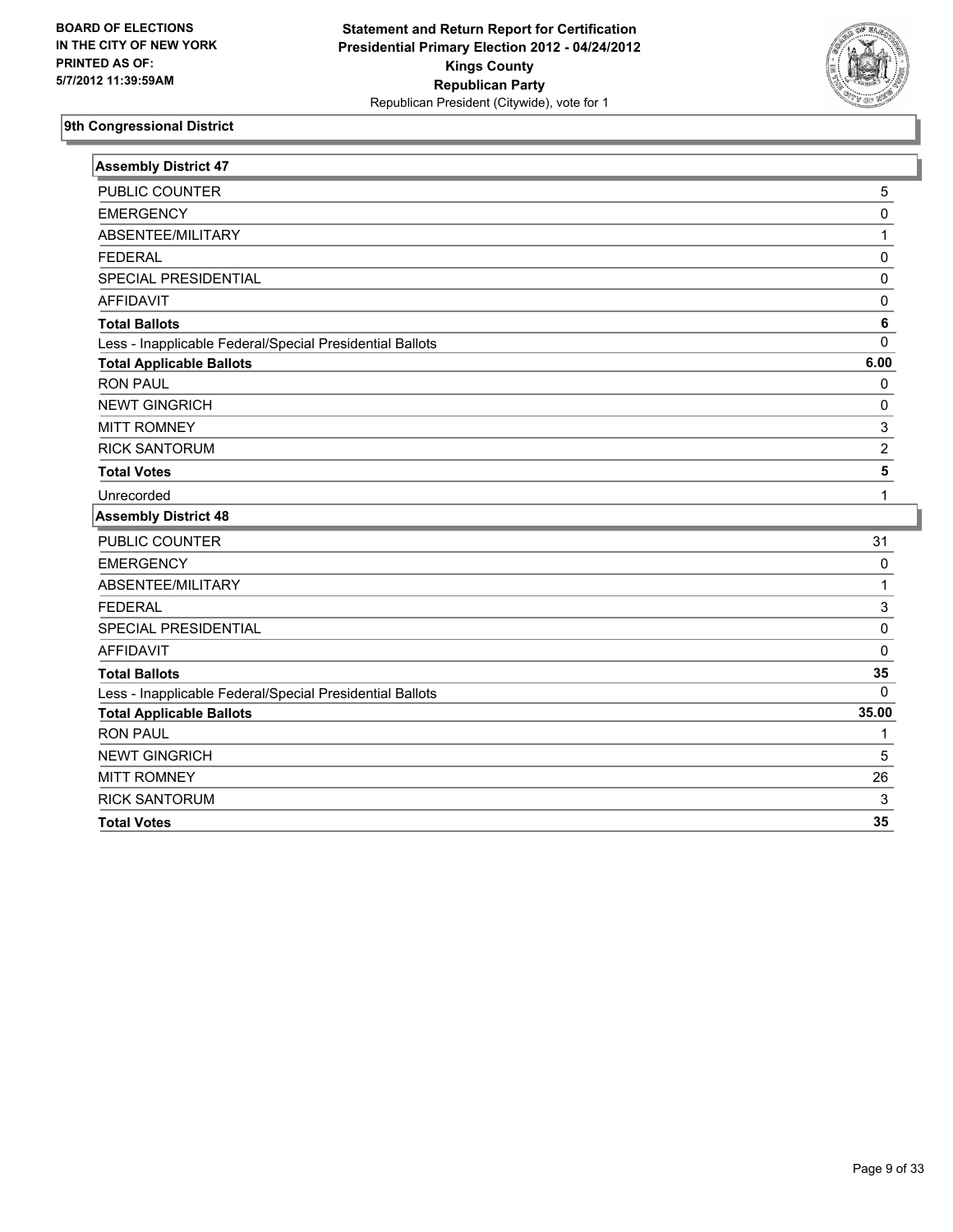

| <b>Assembly District 59</b>                              |           |
|----------------------------------------------------------|-----------|
| <b>PUBLIC COUNTER</b>                                    | 273       |
| <b>EMERGENCY</b>                                         | 0         |
| ABSENTEE/MILITARY                                        | 23        |
| <b>FEDERAL</b>                                           | 4         |
| <b>SPECIAL PRESIDENTIAL</b>                              | 0         |
| <b>AFFIDAVIT</b>                                         | 3         |
| <b>Total Ballots</b>                                     | 303       |
| Less - Inapplicable Federal/Special Presidential Ballots | 0         |
| <b>Total Applicable Ballots</b>                          | 303.00    |
| <b>RON PAUL</b>                                          | 30        |
| <b>NEWT GINGRICH</b>                                     | 35        |
| <b>MITT ROMNEY</b>                                       | 202       |
| <b>RICK SANTORUM</b>                                     | 35        |
| <b>Total Votes</b>                                       | 302       |
| Unrecorded                                               | 1         |
| <b>Total for 9th Congressional District-Kings County</b> |           |
| <b>PUBLIC COUNTER</b>                                    | 797       |
| <b>EMERGENCY</b>                                         | $\pmb{0}$ |
| ABSENTEE/MILITARY                                        | 70        |
|                                                          |           |
| <b>FEDERAL</b>                                           | 15        |
| SPECIAL PRESIDENTIAL                                     | 0         |
| <b>AFFIDAVIT</b>                                         | 6         |
| <b>Total Ballots</b>                                     | 888       |
| Less - Inapplicable Federal/Special Presidential Ballots | $\Omega$  |
| <b>Total Applicable Ballots</b>                          | 888.00    |
| <b>RON PAUL</b>                                          | 94        |
| <b>NEWT GINGRICH</b>                                     | 117       |
| <b>MITT ROMNEY</b>                                       | 585       |
| <b>RICK SANTORUM</b>                                     | 88        |
| <b>Total Votes</b>                                       | 884       |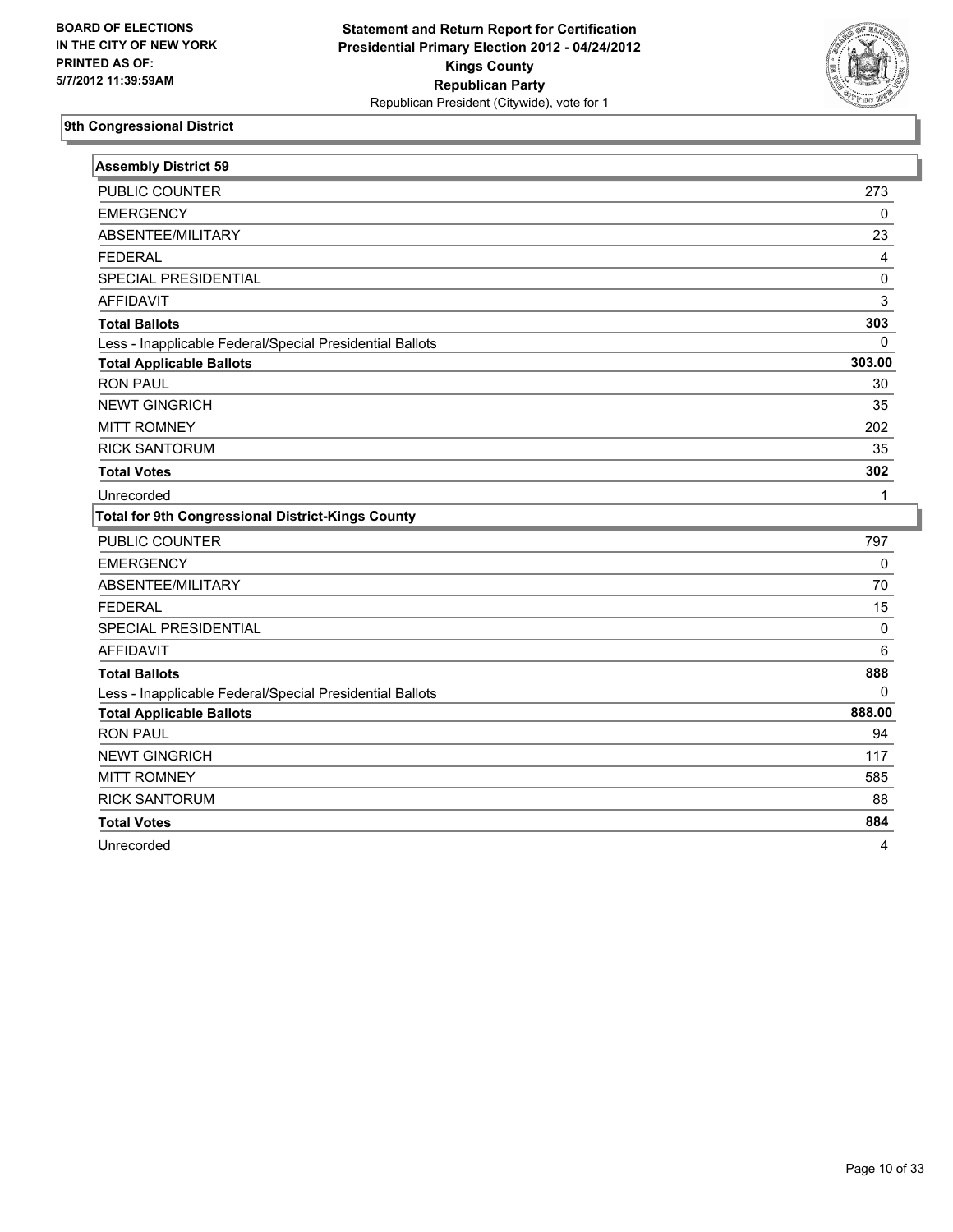

| <b>Assembly District 40</b>                              |                |
|----------------------------------------------------------|----------------|
| PUBLIC COUNTER                                           | 95             |
| <b>EMERGENCY</b>                                         | $\mathbf{1}$   |
| ABSENTEE/MILITARY                                        | 12             |
| <b>FEDERAL</b>                                           | 0              |
| SPECIAL PRESIDENTIAL                                     | 0              |
| <b>AFFIDAVIT</b>                                         | $\overline{2}$ |
| <b>Total Ballots</b>                                     | 110            |
| Less - Inapplicable Federal/Special Presidential Ballots | $\Omega$       |
| <b>Total Applicable Ballots</b>                          | 110.00         |
| <b>RON PAUL</b>                                          | 23             |
| <b>NEWT GINGRICH</b>                                     | 13             |
| <b>MITT ROMNEY</b>                                       | 61             |
| <b>RICK SANTORUM</b>                                     | 9              |
| <b>Total Votes</b>                                       | 106            |
| Unrecorded                                               | 4              |
| <b>Assembly District 41</b>                              |                |
| PUBLIC COUNTER                                           | 69             |
| <b>EMERGENCY</b>                                         | 0              |
| ABSENTEE/MILITARY                                        | 8              |
| <b>FEDERAL</b>                                           | 3              |
| SPECIAL PRESIDENTIAL                                     | 0              |
| <b>AFFIDAVIT</b>                                         | 0              |
| <b>Total Ballots</b>                                     | 80             |
| Less - Inapplicable Federal/Special Presidential Ballots | $\mathbf 0$    |
| <b>Total Applicable Ballots</b>                          | 80.00          |
| <b>RON PAUL</b>                                          | 10             |
| <b>NEWT GINGRICH</b>                                     | 19             |
| <b>MITT ROMNEY</b>                                       | 43             |
| <b>RICK SANTORUM</b>                                     | 8              |
| <b>Total Votes</b>                                       | 80             |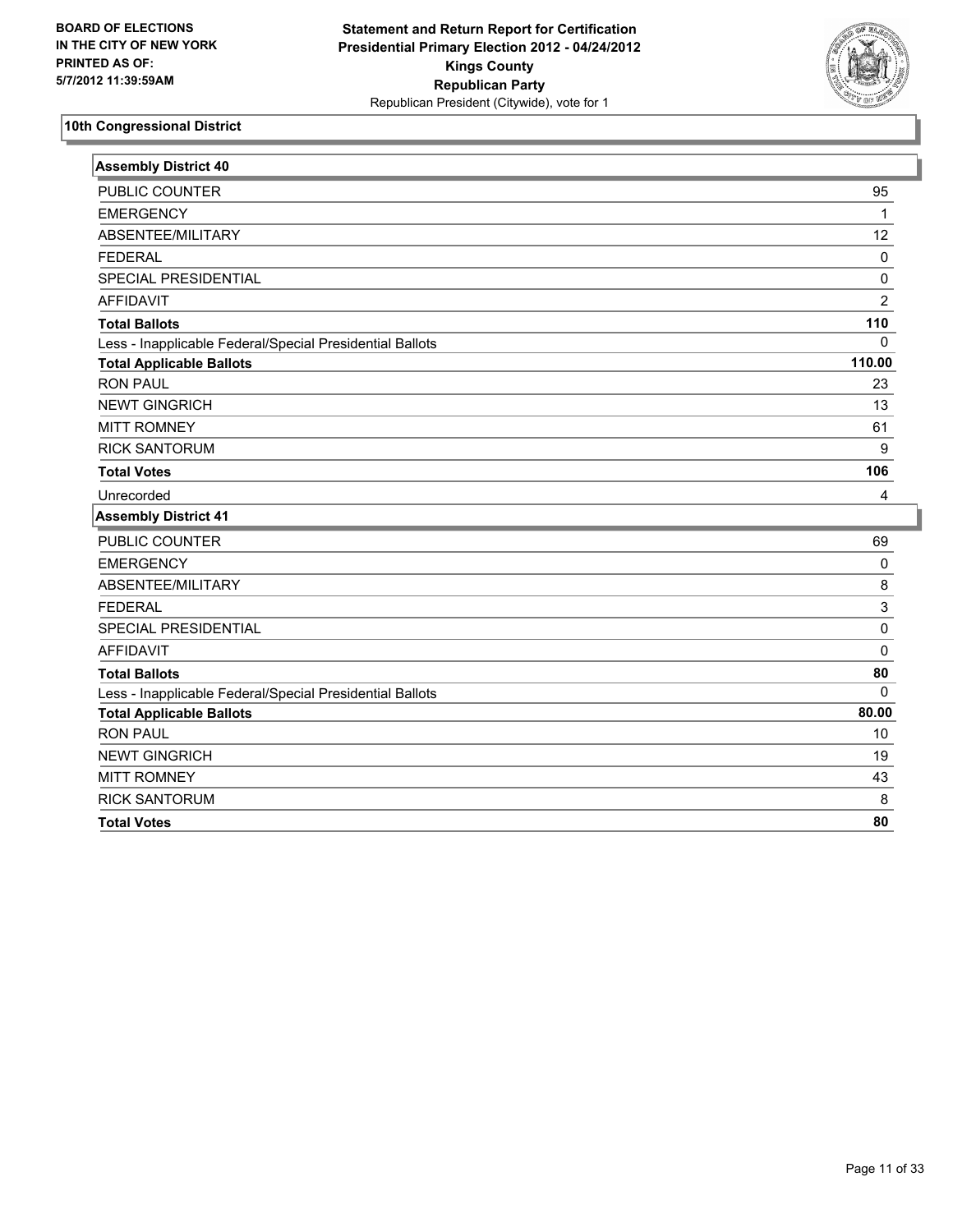

| <b>Assembly District 42</b>                              |                |
|----------------------------------------------------------|----------------|
| PUBLIC COUNTER                                           | 32             |
| <b>EMERGENCY</b>                                         | $\mathbf 0$    |
| ABSENTEE/MILITARY                                        | $\overline{c}$ |
| <b>FEDERAL</b>                                           | $\overline{2}$ |
| SPECIAL PRESIDENTIAL                                     | $\pmb{0}$      |
| <b>AFFIDAVIT</b>                                         | 3              |
| <b>Total Ballots</b>                                     | 39             |
| Less - Inapplicable Federal/Special Presidential Ballots | $\mathbf 0$    |
| <b>Total Applicable Ballots</b>                          | 39.00          |
| <b>RON PAUL</b>                                          | 6              |
| <b>NEWT GINGRICH</b>                                     | 6              |
| <b>MITT ROMNEY</b>                                       | 22             |
| <b>RICK SANTORUM</b>                                     | $\overline{4}$ |
| <b>Total Votes</b>                                       | 38             |
| Unrecorded                                               | 1              |
| <b>Assembly District 43</b>                              |                |
| PUBLIC COUNTER                                           | 0              |
| <b>EMERGENCY</b>                                         | 0              |
| ABSENTEE/MILITARY                                        | 1              |
| <b>FEDERAL</b>                                           | $\mathbf 0$    |
| SPECIAL PRESIDENTIAL                                     | $\pmb{0}$      |
| <b>AFFIDAVIT</b>                                         | $\pmb{0}$      |
| <b>Total Ballots</b>                                     | 1              |
| Less - Inapplicable Federal/Special Presidential Ballots | $\Omega$       |
| <b>Total Applicable Ballots</b>                          | 1.00           |
| <b>RON PAUL</b>                                          | $\mathbf 0$    |
| <b>NEWT GINGRICH</b>                                     | $\mathbf 0$    |
| <b>MITT ROMNEY</b>                                       | 1              |
| <b>RICK SANTORUM</b>                                     | 0              |
| <b>Total Votes</b>                                       | 1              |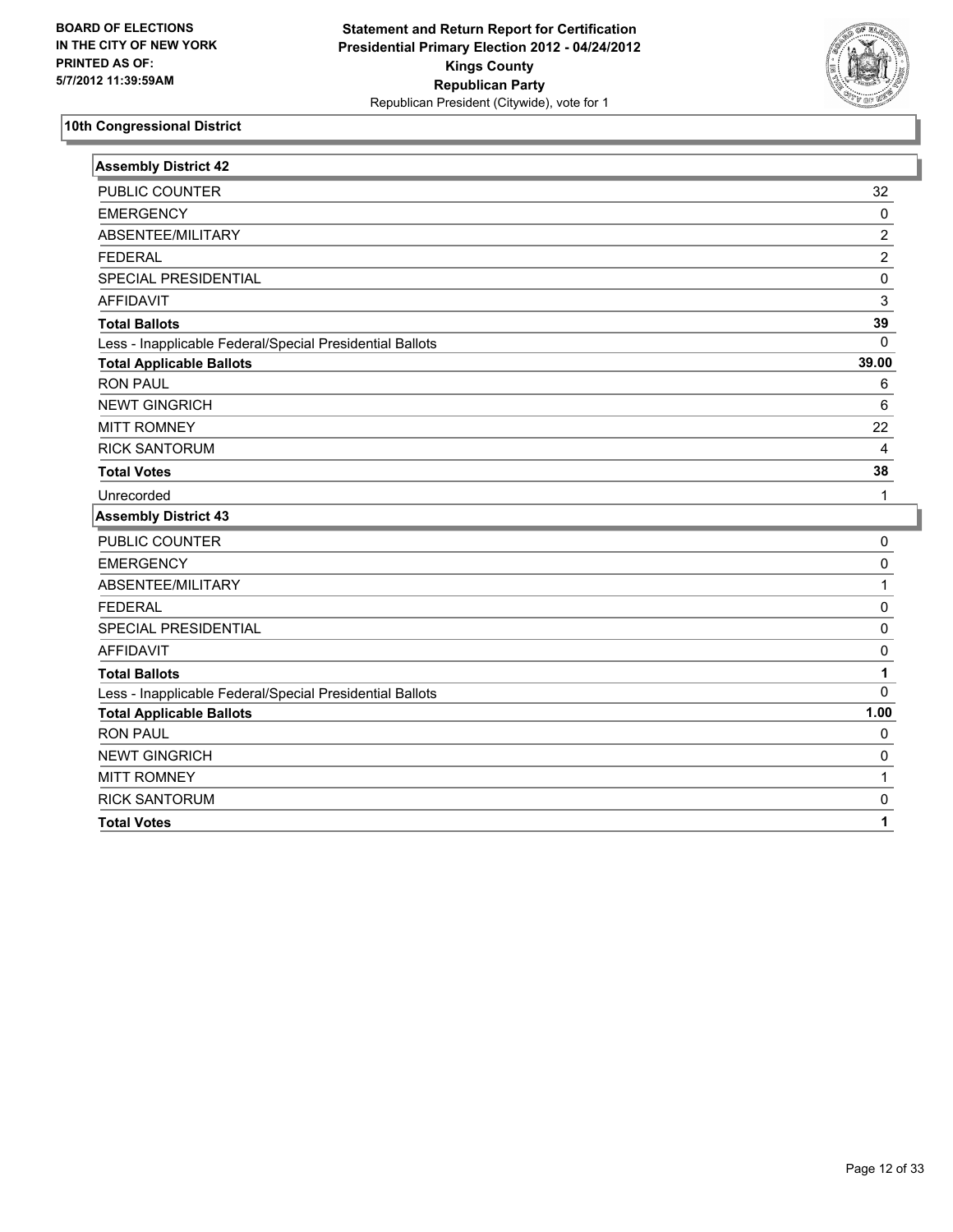

| <b>Assembly District 45</b>                              |                |
|----------------------------------------------------------|----------------|
| PUBLIC COUNTER                                           | 8              |
| <b>EMERGENCY</b>                                         | 0              |
| ABSENTEE/MILITARY                                        | 0              |
| <b>FEDERAL</b>                                           | 0              |
| SPECIAL PRESIDENTIAL                                     | 0              |
| <b>AFFIDAVIT</b>                                         | 0              |
| <b>Total Ballots</b>                                     | 8              |
| Less - Inapplicable Federal/Special Presidential Ballots | 0              |
| <b>Total Applicable Ballots</b>                          | 8.00           |
| <b>RON PAUL</b>                                          | 0              |
| <b>NEWT GINGRICH</b>                                     | 0              |
| <b>MITT ROMNEY</b>                                       | 8              |
| <b>RICK SANTORUM</b>                                     | 0              |
| <b>Total Votes</b>                                       | 8              |
| <b>Assembly District 50</b>                              |                |
| PUBLIC COUNTER                                           | 43             |
| <b>EMERGENCY</b>                                         | 0              |
| ABSENTEE/MILITARY                                        | $\overline{c}$ |
| <b>FEDERAL</b>                                           | 3              |
| SPECIAL PRESIDENTIAL                                     | 0              |
| <b>AFFIDAVIT</b>                                         | 0              |
| <b>Total Ballots</b>                                     | 48             |
| Less - Inapplicable Federal/Special Presidential Ballots | 0              |
| <b>Total Applicable Ballots</b>                          | 48.00          |
| <b>RON PAUL</b>                                          | 9              |
| <b>NEWT GINGRICH</b>                                     | 8              |
| <b>MITT ROMNEY</b>                                       | 25             |
| <b>RICK SANTORUM</b>                                     | $\,6\,$        |
| <b>Total Votes</b>                                       | 48             |
| <b>Assembly District 52</b>                              |                |
| PUBLIC COUNTER                                           | 23             |
| <b>EMERGENCY</b>                                         | 0              |
| ABSENTEE/MILITARY                                        | 5              |
| <b>FEDERAL</b>                                           | 1              |
| SPECIAL PRESIDENTIAL                                     | 0              |
| <b>AFFIDAVIT</b>                                         | 0              |
| <b>Total Ballots</b>                                     | 29             |
| Less - Inapplicable Federal/Special Presidential Ballots | 0              |
| <b>Total Applicable Ballots</b>                          | 29.00          |
| <b>RON PAUL</b>                                          | 4              |
| <b>NEWT GINGRICH</b>                                     | 1              |
| <b>MITT ROMNEY</b>                                       | 21             |
| <b>RICK SANTORUM</b>                                     | 3              |
| <b>Total Votes</b>                                       | 29             |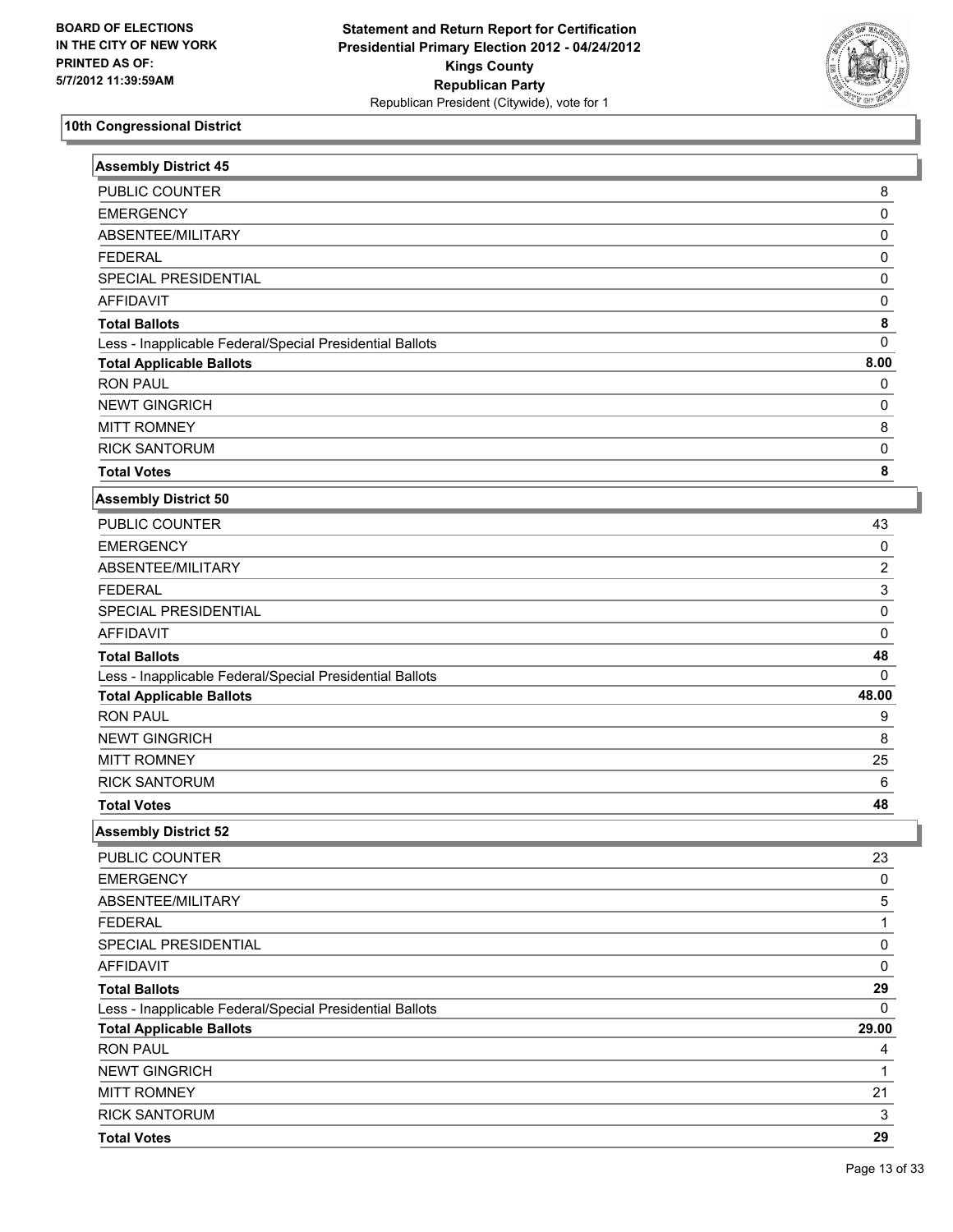

| <b>Assembly District 53</b>                              |                |
|----------------------------------------------------------|----------------|
| PUBLIC COUNTER                                           | 5              |
| <b>EMERGENCY</b>                                         | 0              |
| ABSENTEE/MILITARY                                        | 0              |
| <b>FEDERAL</b>                                           | 0              |
| <b>SPECIAL PRESIDENTIAL</b>                              | 0              |
| <b>AFFIDAVIT</b>                                         | 0              |
| <b>Total Ballots</b>                                     | 5              |
| Less - Inapplicable Federal/Special Presidential Ballots | 0              |
| <b>Total Applicable Ballots</b>                          | 5.00           |
| <b>RON PAUL</b>                                          | 0              |
| <b>NEWT GINGRICH</b>                                     | 1              |
| <b>MITT ROMNEY</b>                                       | 3              |
| <b>RICK SANTORUM</b>                                     | $\mathbf{1}$   |
| <b>Total Votes</b>                                       | 5              |
| <b>Assembly District 54</b>                              |                |
| PUBLIC COUNTER                                           | 14             |
| <b>EMERGENCY</b>                                         | 0              |
| ABSENTEE/MILITARY                                        | 4              |
| <b>FEDERAL</b>                                           | $\overline{2}$ |
| SPECIAL PRESIDENTIAL                                     | 0              |
| <b>AFFIDAVIT</b>                                         | 0              |
| <b>Total Ballots</b>                                     | 20             |
| Less - Inapplicable Federal/Special Presidential Ballots | $\Omega$       |
| <b>Total Applicable Ballots</b>                          | 20.00          |
| <b>RON PAUL</b>                                          | 7              |
| <b>NEWT GINGRICH</b>                                     | $\mathbf{1}$   |
| <b>MITT ROMNEY</b>                                       | 8              |
| <b>RICK SANTORUM</b>                                     | 4              |
| <b>Total Votes</b>                                       | 20             |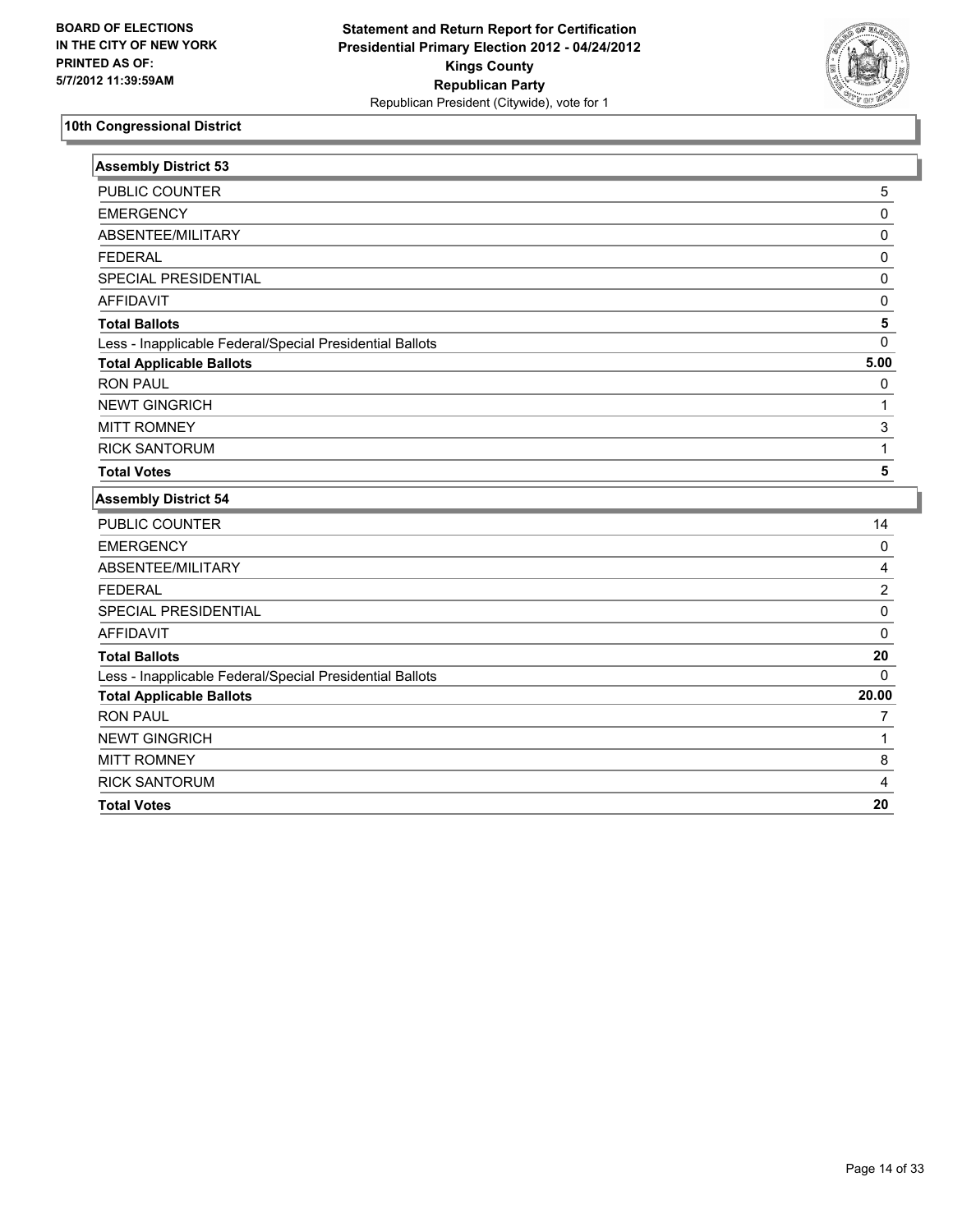

| <b>Assembly District 55</b>                              |                         |
|----------------------------------------------------------|-------------------------|
| <b>PUBLIC COUNTER</b>                                    | 28                      |
| <b>EMERGENCY</b>                                         | 0                       |
| ABSENTEE/MILITARY                                        | $\overline{7}$          |
| <b>FEDERAL</b>                                           | 0                       |
| SPECIAL PRESIDENTIAL                                     | 0                       |
| <b>AFFIDAVIT</b>                                         | 0                       |
| <b>Total Ballots</b>                                     | 35                      |
| Less - Inapplicable Federal/Special Presidential Ballots | 0                       |
| <b>Total Applicable Ballots</b>                          | 35.00                   |
| <b>RON PAUL</b>                                          | 12                      |
| <b>NEWT GINGRICH</b>                                     | 6                       |
| <b>MITT ROMNEY</b>                                       | 10                      |
| <b>RICK SANTORUM</b>                                     | 3                       |
| <b>Total Votes</b>                                       | 31                      |
| Unrecorded                                               | $\overline{\mathbf{4}}$ |
| <b>Assembly District 56</b>                              |                         |
|                                                          |                         |
| PUBLIC COUNTER                                           | 42                      |
| <b>EMERGENCY</b>                                         | $\pmb{0}$               |
| ABSENTEE/MILITARY                                        | $\overline{7}$          |
| <b>FEDERAL</b>                                           | $\pmb{0}$               |
| SPECIAL PRESIDENTIAL                                     | 0                       |
| <b>AFFIDAVIT</b>                                         | $\overline{2}$          |
| <b>Total Ballots</b>                                     | 51                      |
| Less - Inapplicable Federal/Special Presidential Ballots | $\mathbf{0}$            |
| <b>Total Applicable Ballots</b>                          | 51.00                   |
| <b>RON PAUL</b>                                          | 15                      |
| <b>NEWT GINGRICH</b>                                     | $\overline{7}$          |
| <b>MITT ROMNEY</b>                                       | 19                      |
| <b>RICK SANTORUM</b>                                     | $\bf 8$                 |
| <b>Total Votes</b>                                       | 49                      |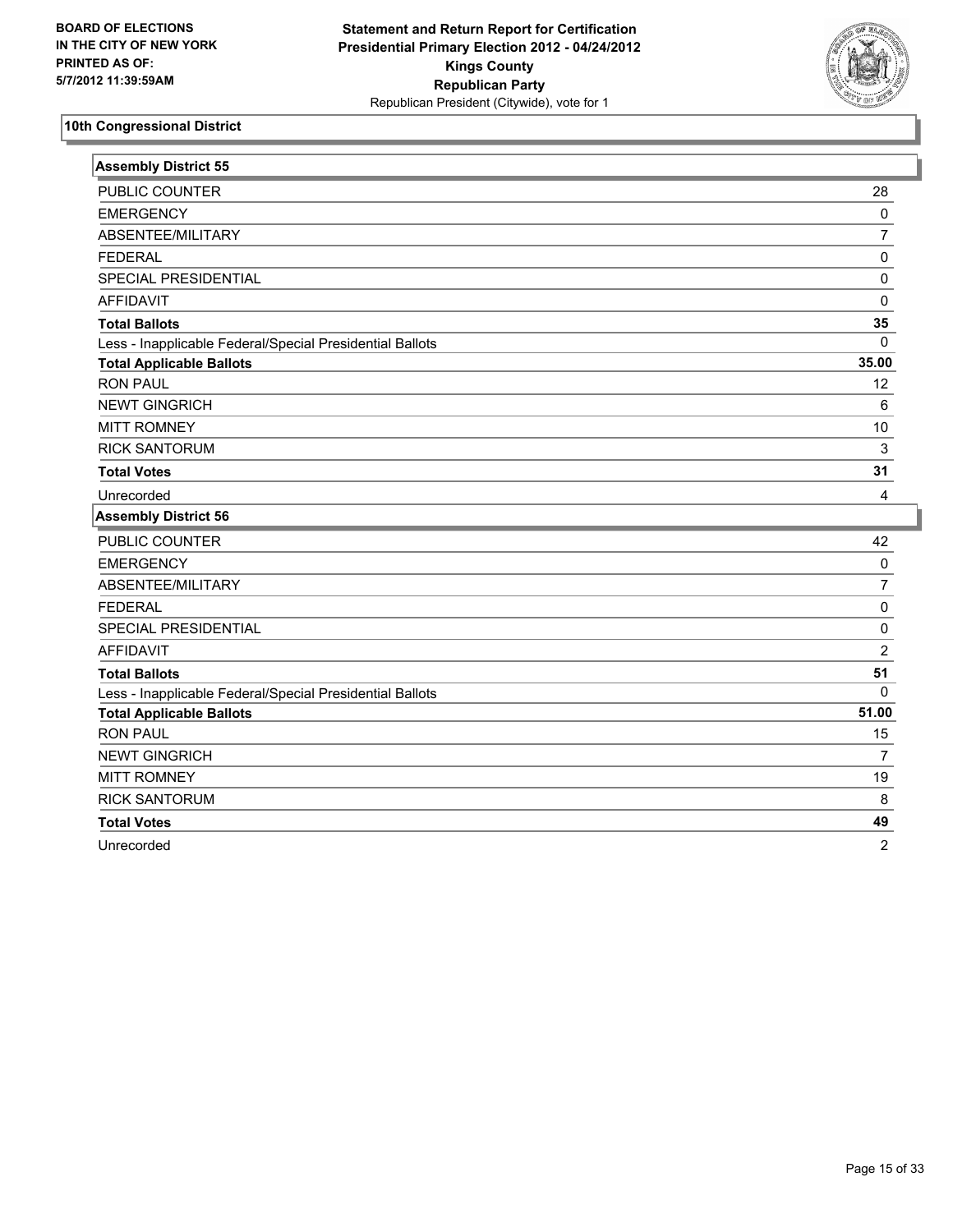

| <b>Assembly District 57</b>                              |                           |
|----------------------------------------------------------|---------------------------|
| PUBLIC COUNTER                                           | 42                        |
| <b>EMERGENCY</b>                                         | $\pmb{0}$                 |
| ABSENTEE/MILITARY                                        | $\overline{7}$            |
| <b>FEDERAL</b>                                           | $\overline{2}$            |
| SPECIAL PRESIDENTIAL                                     | $\pmb{0}$                 |
| <b>AFFIDAVIT</b>                                         | $\sqrt{2}$                |
| <b>Total Ballots</b>                                     | 53                        |
| Less - Inapplicable Federal/Special Presidential Ballots | $\mathbf 0$               |
| <b>Total Applicable Ballots</b>                          | 53.00                     |
| <b>RON PAUL</b>                                          | 12                        |
| <b>NEWT GINGRICH</b>                                     | 10                        |
| <b>MITT ROMNEY</b>                                       | 25                        |
| <b>RICK SANTORUM</b>                                     | 6                         |
| <b>Total Votes</b>                                       | 53                        |
| <b>Assembly District 58</b>                              |                           |
| PUBLIC COUNTER                                           | 9                         |
| <b>EMERGENCY</b>                                         | $\mathsf 0$               |
| ABSENTEE/MILITARY                                        | $\mathbf 5$               |
| <b>FEDERAL</b>                                           | $\mathbf 1$               |
| SPECIAL PRESIDENTIAL                                     | $\pmb{0}$                 |
| <b>AFFIDAVIT</b>                                         | $\pmb{0}$                 |
| <b>Total Ballots</b>                                     | 15                        |
| Less - Inapplicable Federal/Special Presidential Ballots | $\Omega$                  |
| <b>Total Applicable Ballots</b>                          | 15.00                     |
| <b>RON PAUL</b>                                          | $\ensuremath{\mathsf{3}}$ |
| <b>NEWT GINGRICH</b>                                     | $\mathbf{1}$              |
| <b>MITT ROMNEY</b>                                       | 11                        |
| <b>RICK SANTORUM</b>                                     | $\mathbf 0$               |
| <b>Total Votes</b>                                       | 15                        |
| <b>Assembly District 59</b>                              |                           |
| PUBLIC COUNTER                                           | 98                        |
| <b>EMERGENCY</b>                                         | 0                         |
| ABSENTEE/MILITARY                                        | 15                        |
| <b>FEDERAL</b>                                           | $\mathbf{1}$              |
| SPECIAL PRESIDENTIAL                                     | $\pmb{0}$                 |
| <b>AFFIDAVIT</b>                                         | $\mathsf 0$               |
| <b>Total Ballots</b>                                     | 114                       |
| Less - Inapplicable Federal/Special Presidential Ballots | 0                         |
| <b>Total Applicable Ballots</b>                          | 114.00                    |
| <b>RON PAUL</b>                                          | 14                        |
| <b>NEWT GINGRICH</b>                                     | 17                        |
| <b>MITT ROMNEY</b>                                       | 70                        |
| <b>RICK SANTORUM</b>                                     | 13                        |
| <b>Total Votes</b>                                       | 114                       |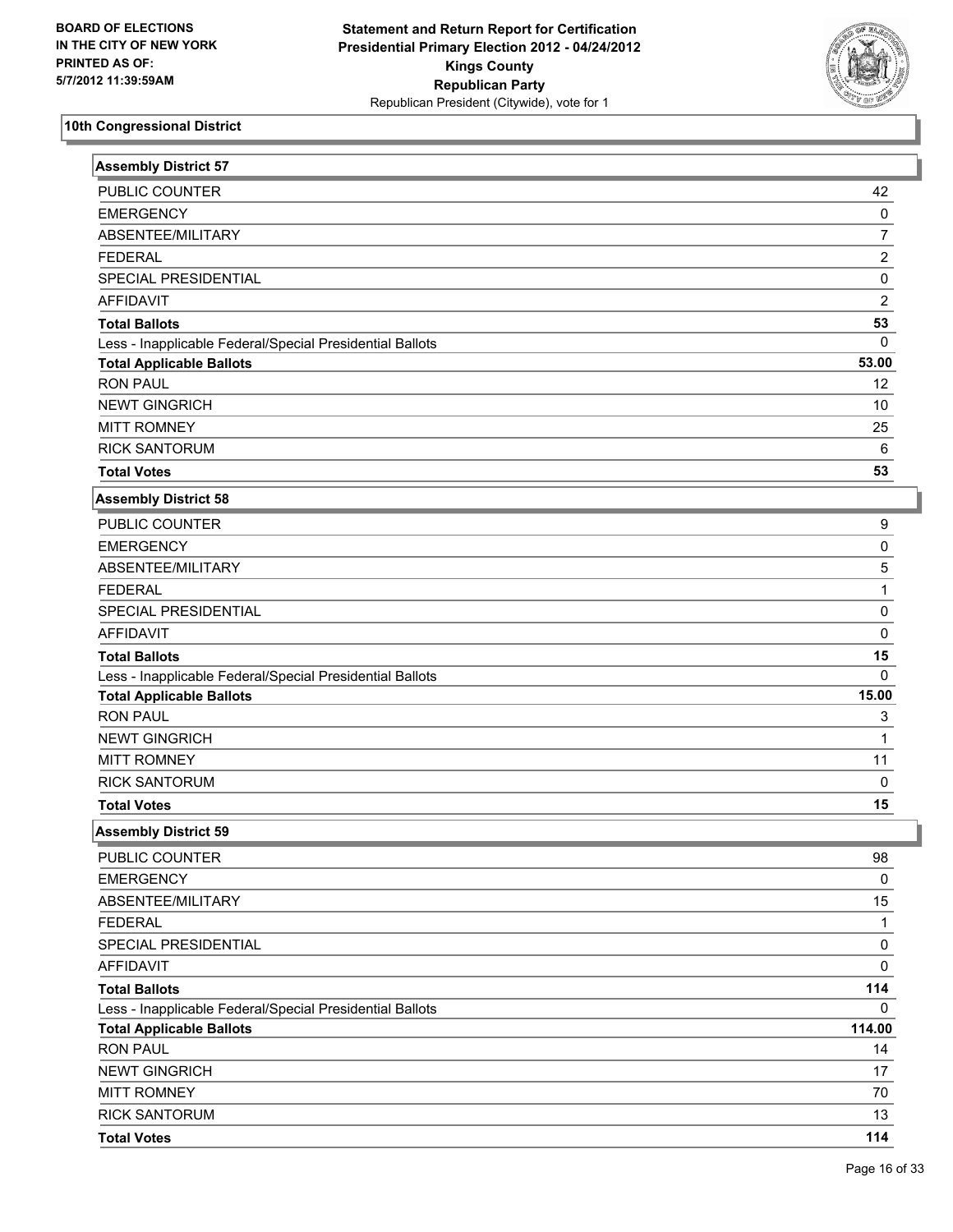

| <b>Total for 10th Congressional District-Kings County</b> |        |
|-----------------------------------------------------------|--------|
| PUBLIC COUNTER                                            | 508    |
| <b>EMERGENCY</b>                                          |        |
| ABSENTEE/MILITARY                                         | 75     |
| <b>FEDERAL</b>                                            | 15     |
| <b>SPECIAL PRESIDENTIAL</b>                               | 0      |
| <b>AFFIDAVIT</b>                                          | 9      |
| <b>Total Ballots</b>                                      | 608    |
| Less - Inapplicable Federal/Special Presidential Ballots  | 0      |
| <b>Total Applicable Ballots</b>                           | 608.00 |
| <b>RON PAUL</b>                                           | 115    |
| <b>NEWT GINGRICH</b>                                      | 90     |
| <b>MITT ROMNEY</b>                                        | 327    |
| <b>RICK SANTORUM</b>                                      | 65     |
| <b>Total Votes</b>                                        | 597    |
| Unrecorded                                                | 11     |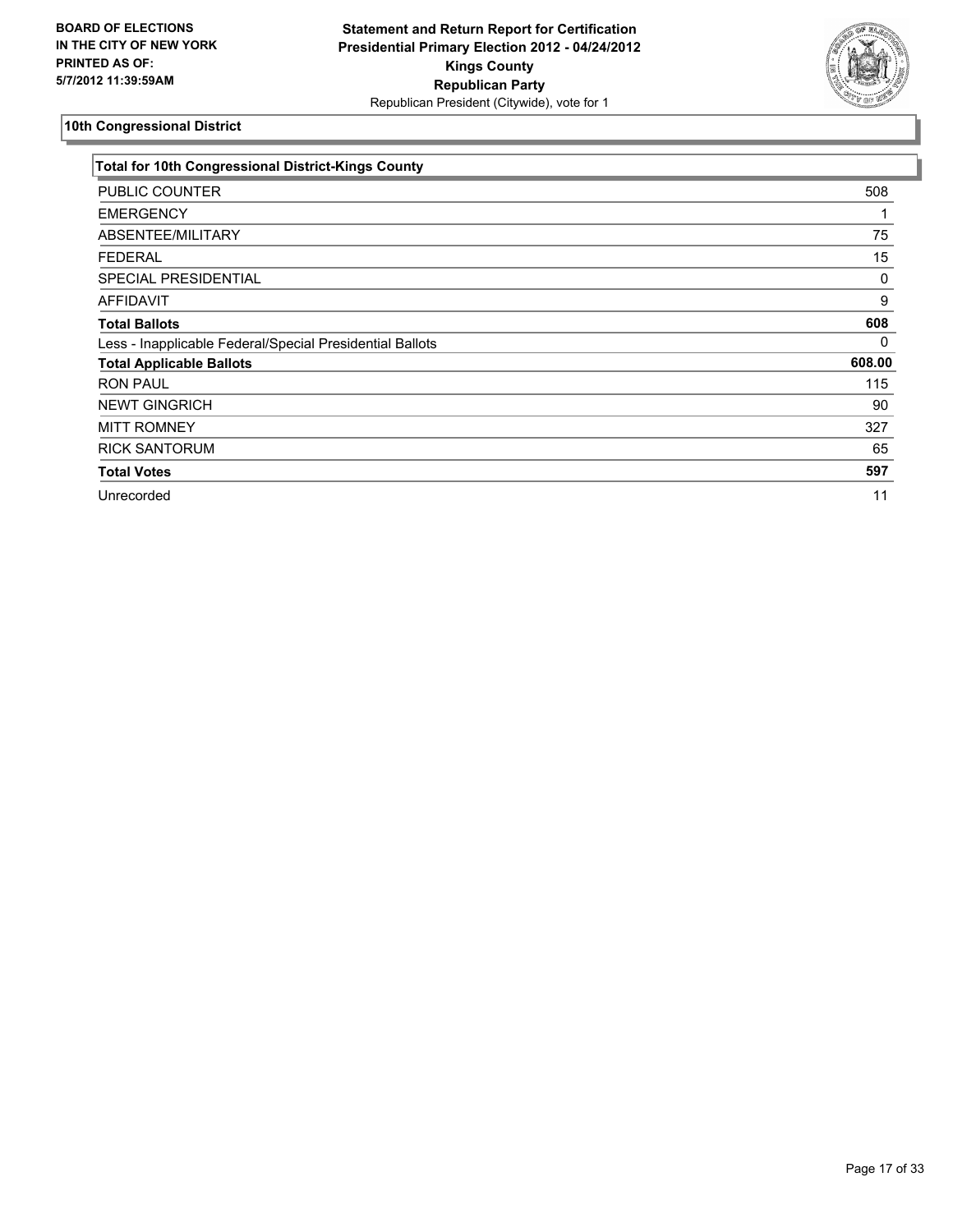

| <b>Assembly District 40</b>                              |                         |
|----------------------------------------------------------|-------------------------|
| PUBLIC COUNTER                                           | 1                       |
| <b>EMERGENCY</b>                                         | 0                       |
| ABSENTEE/MILITARY                                        | 1                       |
| <b>FEDERAL</b>                                           | 0                       |
| <b>SPECIAL PRESIDENTIAL</b>                              | 0                       |
| <b>AFFIDAVIT</b>                                         | $\mathbf 0$             |
| <b>Total Ballots</b>                                     | $\mathbf{2}$            |
| Less - Inapplicable Federal/Special Presidential Ballots | $\Omega$                |
| <b>Total Applicable Ballots</b>                          | 2.00                    |
| <b>RON PAUL</b>                                          | 0                       |
| <b>NEWT GINGRICH</b>                                     | 1                       |
| <b>MITT ROMNEY</b>                                       | $\mathbf{1}$            |
| <b>RICK SANTORUM</b>                                     | $\mathbf 0$             |
| <b>Total Votes</b>                                       | $\overline{\mathbf{2}}$ |
| <b>Assembly District 41</b>                              |                         |
| PUBLIC COUNTER                                           | 12                      |
| <b>EMERGENCY</b>                                         | $\pmb{0}$               |
| ABSENTEE/MILITARY                                        | $\overline{2}$          |
| <b>FEDERAL</b>                                           | $\mathbf{1}$            |
| SPECIAL PRESIDENTIAL                                     | $\mathbf 0$             |
| <b>AFFIDAVIT</b>                                         | 0                       |
| <b>Total Ballots</b>                                     | 15                      |
| Less - Inapplicable Federal/Special Presidential Ballots | $\Omega$                |
| <b>Total Applicable Ballots</b>                          | 15.00                   |
| <b>RON PAUL</b>                                          | 1                       |
| <b>NEWT GINGRICH</b>                                     | 1                       |
| <b>MITT ROMNEY</b>                                       | $\overline{7}$          |
| <b>RICK SANTORUM</b>                                     | 6                       |
| <b>Total Votes</b>                                       | 15                      |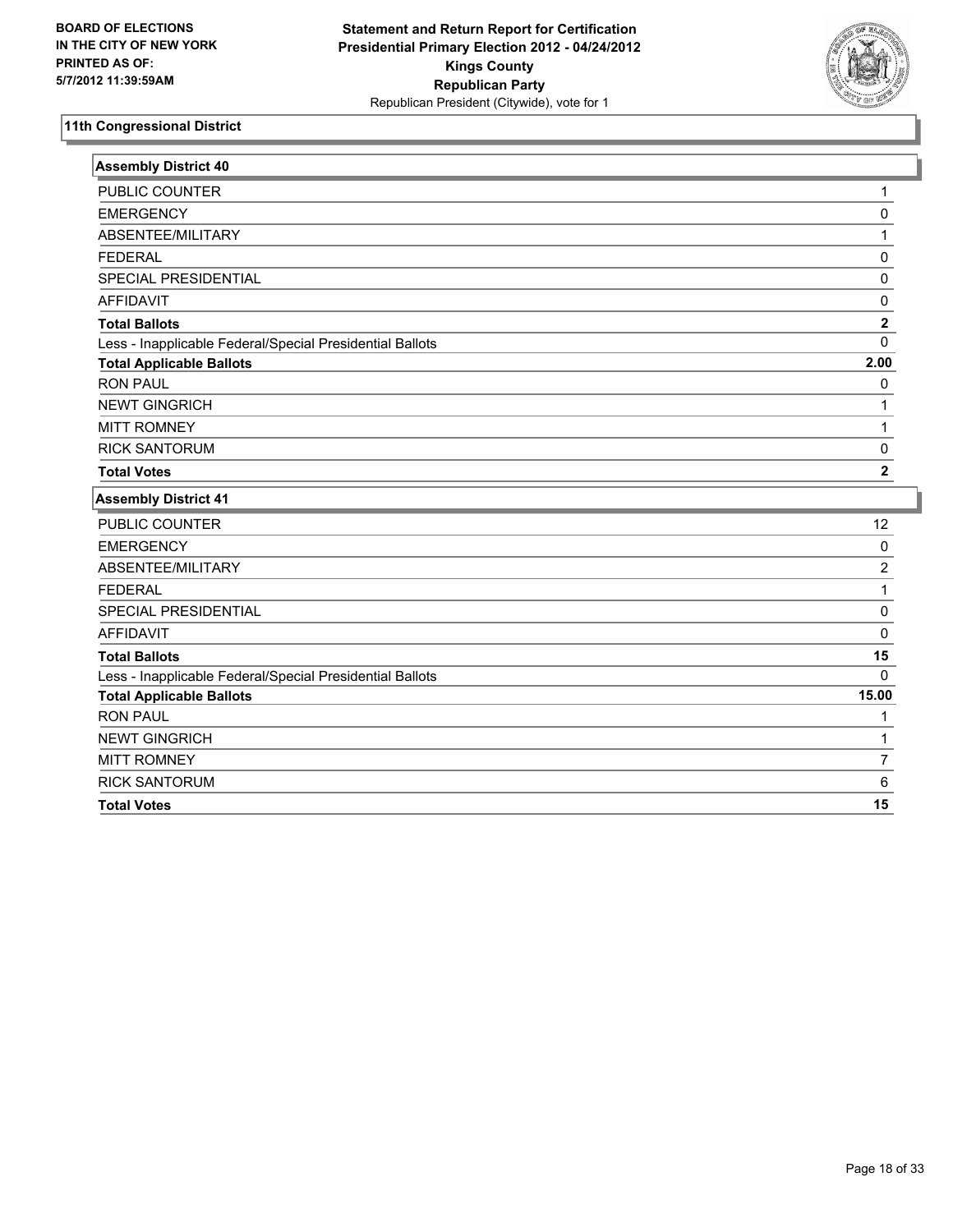

| <b>Assembly District 42</b>                              |                  |
|----------------------------------------------------------|------------------|
| PUBLIC COUNTER                                           | 55               |
| <b>EMERGENCY</b>                                         | $\pmb{0}$        |
| ABSENTEE/MILITARY                                        | $\boldsymbol{9}$ |
| <b>FEDERAL</b>                                           | 4                |
| SPECIAL PRESIDENTIAL                                     | $\pmb{0}$        |
| <b>AFFIDAVIT</b>                                         | $\mathbf 0$      |
| <b>Total Ballots</b>                                     | 68               |
| Less - Inapplicable Federal/Special Presidential Ballots | $\mathbf{0}$     |
| <b>Total Applicable Ballots</b>                          | 68.00            |
| <b>RON PAUL</b>                                          | 15               |
| <b>NEWT GINGRICH</b>                                     | 13               |
| <b>MITT ROMNEY</b>                                       | 34               |
| <b>RICK SANTORUM</b>                                     | $\overline{5}$   |
| <b>Total Votes</b>                                       | 67               |
| Unrecorded                                               | 1                |
| <b>Assembly District 43</b>                              |                  |
| PUBLIC COUNTER                                           | 83               |
| <b>EMERGENCY</b>                                         | $\mathbf 0$      |
| ABSENTEE/MILITARY                                        | 15               |
| <b>FEDERAL</b>                                           | $\boldsymbol{9}$ |
|                                                          |                  |
| SPECIAL PRESIDENTIAL                                     | $\pmb{0}$        |
| <b>AFFIDAVIT</b>                                         | 1                |
| <b>Total Ballots</b>                                     | 108              |
| Less - Inapplicable Federal/Special Presidential Ballots | $\Omega$         |
| <b>Total Applicable Ballots</b>                          | 108.00           |
| <b>RON PAUL</b>                                          | 17               |
| <b>NEWT GINGRICH</b>                                     | 28               |
| <b>MITT ROMNEY</b>                                       | 49               |
| <b>RICK SANTORUM</b>                                     | 12               |
| <b>Total Votes</b>                                       | 106              |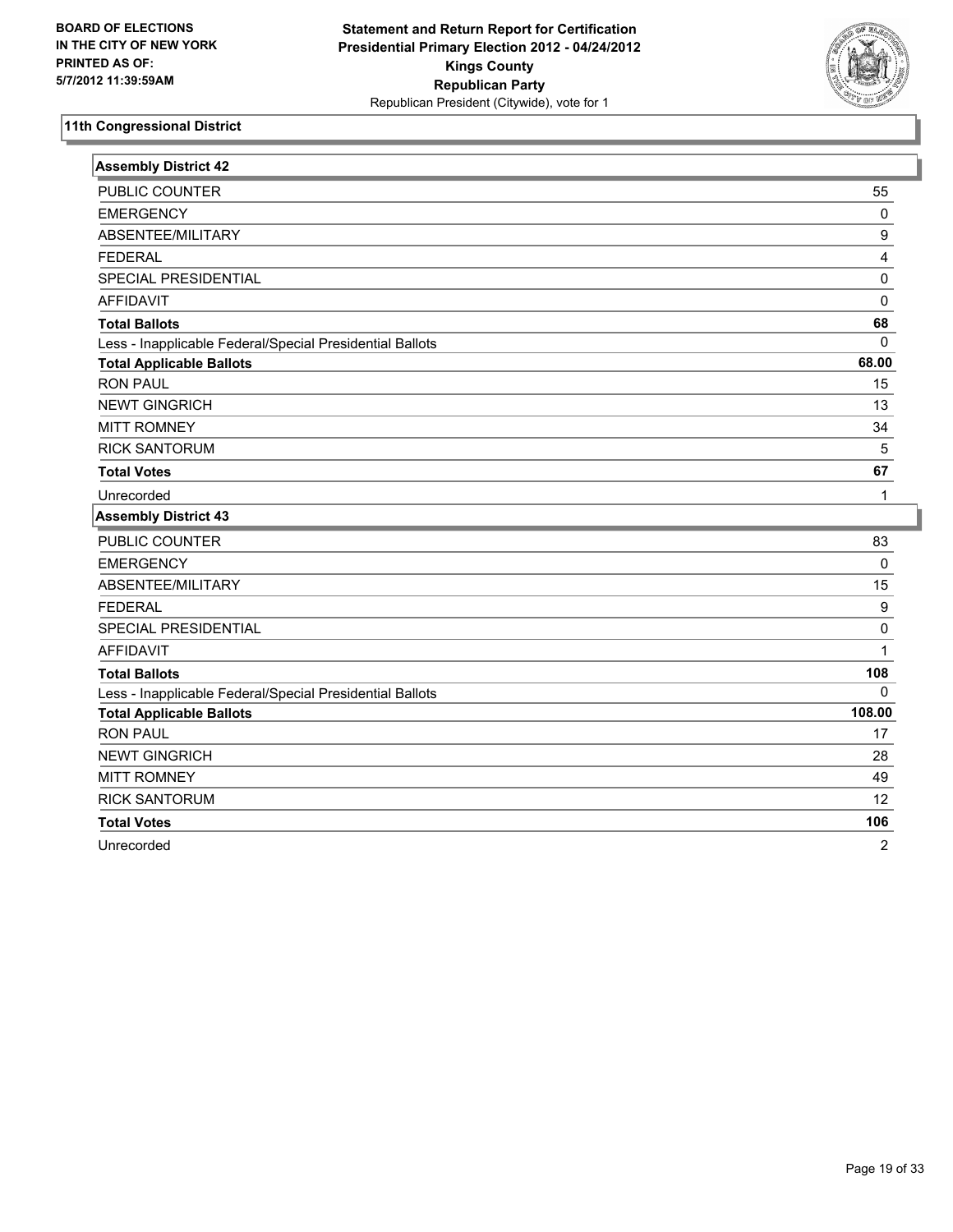

| <b>Assembly District 44</b>                              |                |
|----------------------------------------------------------|----------------|
| <b>PUBLIC COUNTER</b>                                    | 245            |
| <b>EMERGENCY</b>                                         | $\mathbf 0$    |
| ABSENTEE/MILITARY                                        | 28             |
| <b>FEDERAL</b>                                           | $\overline{7}$ |
| SPECIAL PRESIDENTIAL                                     | 0              |
| <b>AFFIDAVIT</b>                                         | 6              |
| <b>Total Ballots</b>                                     | 286            |
| Less - Inapplicable Federal/Special Presidential Ballots | $\Omega$       |
| <b>Total Applicable Ballots</b>                          | 286.00         |
| <b>RON PAUL</b>                                          | 58             |
| <b>NEWT GINGRICH</b>                                     | 30             |
| <b>MITT ROMNEY</b>                                       | 177            |
| <b>RICK SANTORUM</b>                                     | 17             |
| <b>Total Votes</b>                                       | 282            |
| Unrecorded                                               | 4              |
| <b>Assembly District 45</b>                              |                |
| PUBLIC COUNTER                                           | 40             |
| <b>EMERGENCY</b>                                         | 0              |
| ABSENTEE/MILITARY                                        | 4              |
| <b>FEDERAL</b>                                           | 1              |
| SPECIAL PRESIDENTIAL                                     | 0              |
| <b>AFFIDAVIT</b>                                         | 1              |
| <b>Total Ballots</b>                                     | 46             |
| Less - Inapplicable Federal/Special Presidential Ballots | $\Omega$       |
| <b>Total Applicable Ballots</b>                          | 46.00          |
| <b>RON PAUL</b>                                          | 2              |
| <b>NEWT GINGRICH</b>                                     | 15             |
| <b>MITT ROMNEY</b>                                       | 23             |
| <b>RICK SANTORUM</b>                                     | 6              |
| <b>Total Votes</b>                                       | 46             |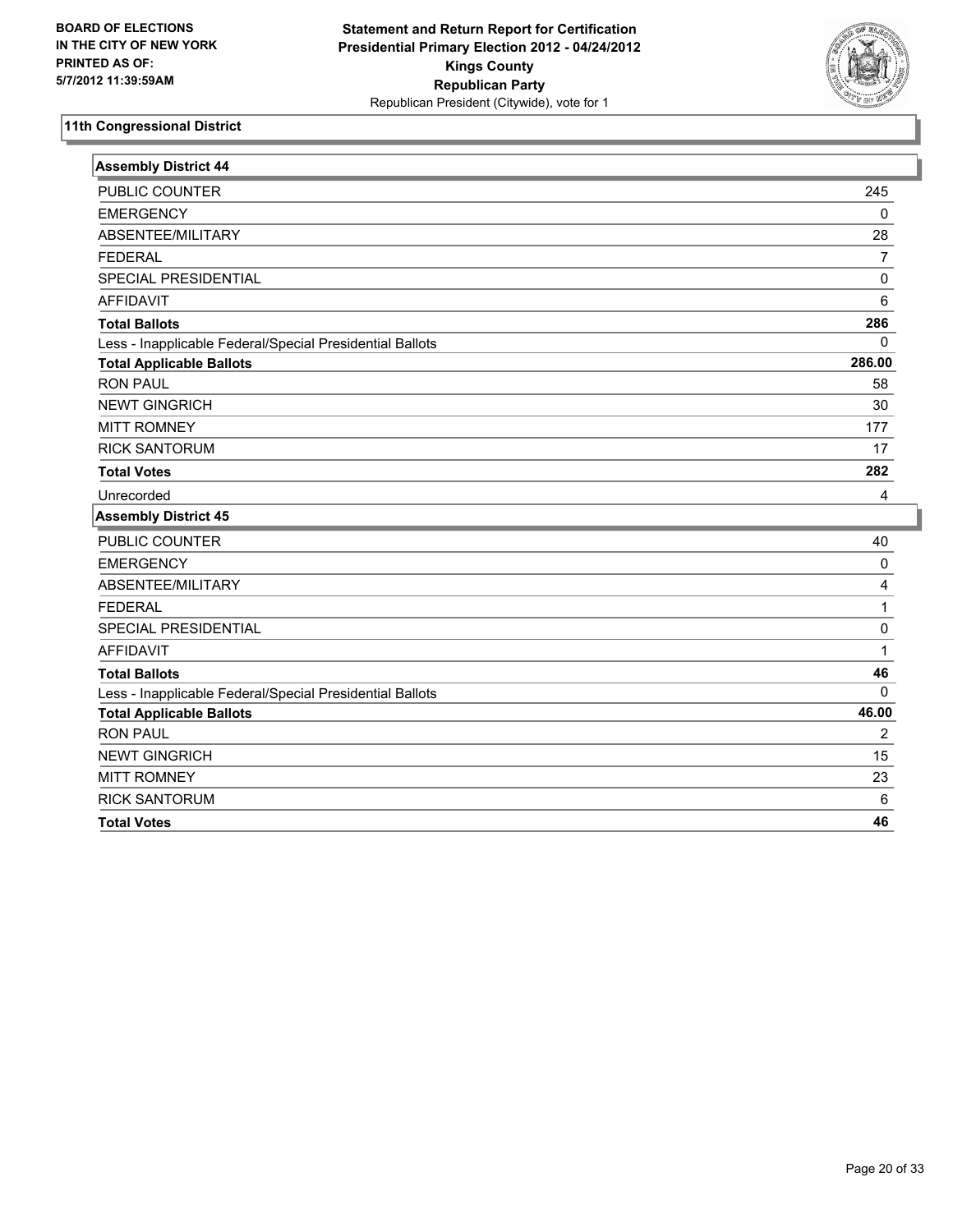

| <b>Assembly District 48</b>                              |              |
|----------------------------------------------------------|--------------|
| PUBLIC COUNTER                                           | 33           |
| <b>EMERGENCY</b>                                         | 0            |
| ABSENTEE/MILITARY                                        | 1            |
| <b>FEDERAL</b>                                           | $\mathbf{1}$ |
| SPECIAL PRESIDENTIAL                                     | 0            |
| <b>AFFIDAVIT</b>                                         | 0            |
| <b>Total Ballots</b>                                     | 35           |
| Less - Inapplicable Federal/Special Presidential Ballots | $\mathbf{0}$ |
| <b>Total Applicable Ballots</b>                          | 35.00        |
| <b>RON PAUL</b>                                          | 3            |
| <b>NEWT GINGRICH</b>                                     | 8            |
| <b>MITT ROMNEY</b>                                       | 20           |
| <b>RICK SANTORUM</b>                                     | 4            |
| <b>Total Votes</b>                                       | 35           |
| <b>Assembly District 52</b>                              |              |
| <b>PUBLIC COUNTER</b>                                    | 134          |
| <b>EMERGENCY</b>                                         | 0            |
| ABSENTEE/MILITARY                                        | 13           |
| <b>FEDERAL</b>                                           | 1            |
| SPECIAL PRESIDENTIAL                                     | 0            |
| <b>AFFIDAVIT</b>                                         | 0            |
| <b>Total Ballots</b>                                     | 148          |
| Less - Inapplicable Federal/Special Presidential Ballots | $\Omega$     |
| <b>Total Applicable Ballots</b>                          | 148.00       |
| <b>RON PAUL</b>                                          | 30           |
| <b>NEWT GINGRICH</b>                                     | 16           |
| <b>MITT ROMNEY</b>                                       | 94           |
| <b>RICK SANTORUM</b>                                     | 7            |
| <b>Total Votes</b>                                       | 147          |

Unrecorded 1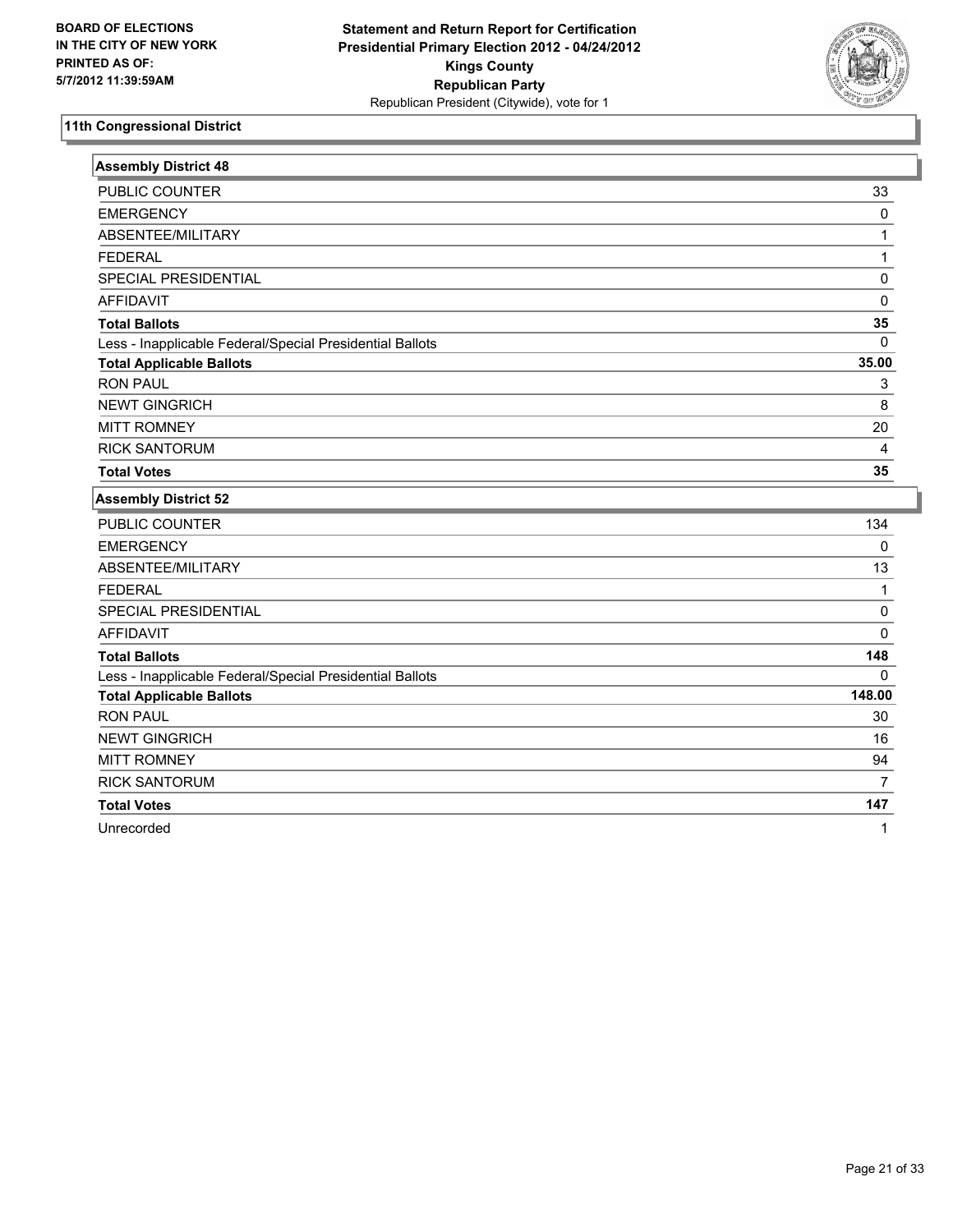

| <b>Assembly District 55</b>                              |                         |
|----------------------------------------------------------|-------------------------|
| PUBLIC COUNTER                                           | 19                      |
| <b>EMERGENCY</b>                                         | 0                       |
| ABSENTEE/MILITARY                                        | $\sqrt{5}$              |
| <b>FEDERAL</b>                                           | $\overline{2}$          |
| SPECIAL PRESIDENTIAL                                     | 0                       |
| <b>AFFIDAVIT</b>                                         | 1                       |
| <b>Total Ballots</b>                                     | 27                      |
| Less - Inapplicable Federal/Special Presidential Ballots | $\mathbf{0}$            |
| <b>Total Applicable Ballots</b>                          | 27.00                   |
| <b>RON PAUL</b>                                          | 7                       |
| <b>NEWT GINGRICH</b>                                     | 11                      |
| <b>MITT ROMNEY</b>                                       | $\overline{\mathbf{4}}$ |
| <b>RICK SANTORUM</b>                                     | $\sqrt{5}$              |
| <b>Total Votes</b>                                       | 27                      |
| <b>Assembly District 56</b>                              |                         |
| PUBLIC COUNTER                                           | 4                       |
| <b>EMERGENCY</b>                                         | 0                       |
| ABSENTEE/MILITARY                                        | 1                       |
| <b>FEDERAL</b>                                           | $\pmb{0}$               |
| SPECIAL PRESIDENTIAL                                     | 0                       |
| <b>AFFIDAVIT</b>                                         | 0                       |
| <b>Total Ballots</b>                                     | 5                       |
| Less - Inapplicable Federal/Special Presidential Ballots | 0                       |
| <b>Total Applicable Ballots</b>                          | 5.00                    |
| <b>RON PAUL</b>                                          | 2                       |
| <b>NEWT GINGRICH</b>                                     | 1                       |
| <b>MITT ROMNEY</b>                                       | 1                       |
| <b>RICK SANTORUM</b>                                     | 1                       |
| <b>Total Votes</b>                                       | 5                       |
| <b>Assembly District 57</b>                              |                         |
| PUBLIC COUNTER                                           | 28                      |
| <b>EMERGENCY</b>                                         | 0                       |
| ABSENTEE/MILITARY                                        | 6                       |
| <b>FEDERAL</b>                                           | $\mathbf{1}$            |
| SPECIAL PRESIDENTIAL                                     | $\pmb{0}$               |
| AFFIDAVIT                                                | 1                       |
| <b>Total Ballots</b>                                     | 36                      |
| Less - Inapplicable Federal/Special Presidential Ballots | $\mathbf 0$             |
| <b>Total Applicable Ballots</b>                          | 36.00                   |
| <b>RON PAUL</b>                                          | 9                       |
| <b>NEWT GINGRICH</b>                                     | 6                       |
| <b>MITT ROMNEY</b>                                       | 17                      |
| <b>RICK SANTORUM</b>                                     | 4                       |
| <b>Total Votes</b>                                       | 36                      |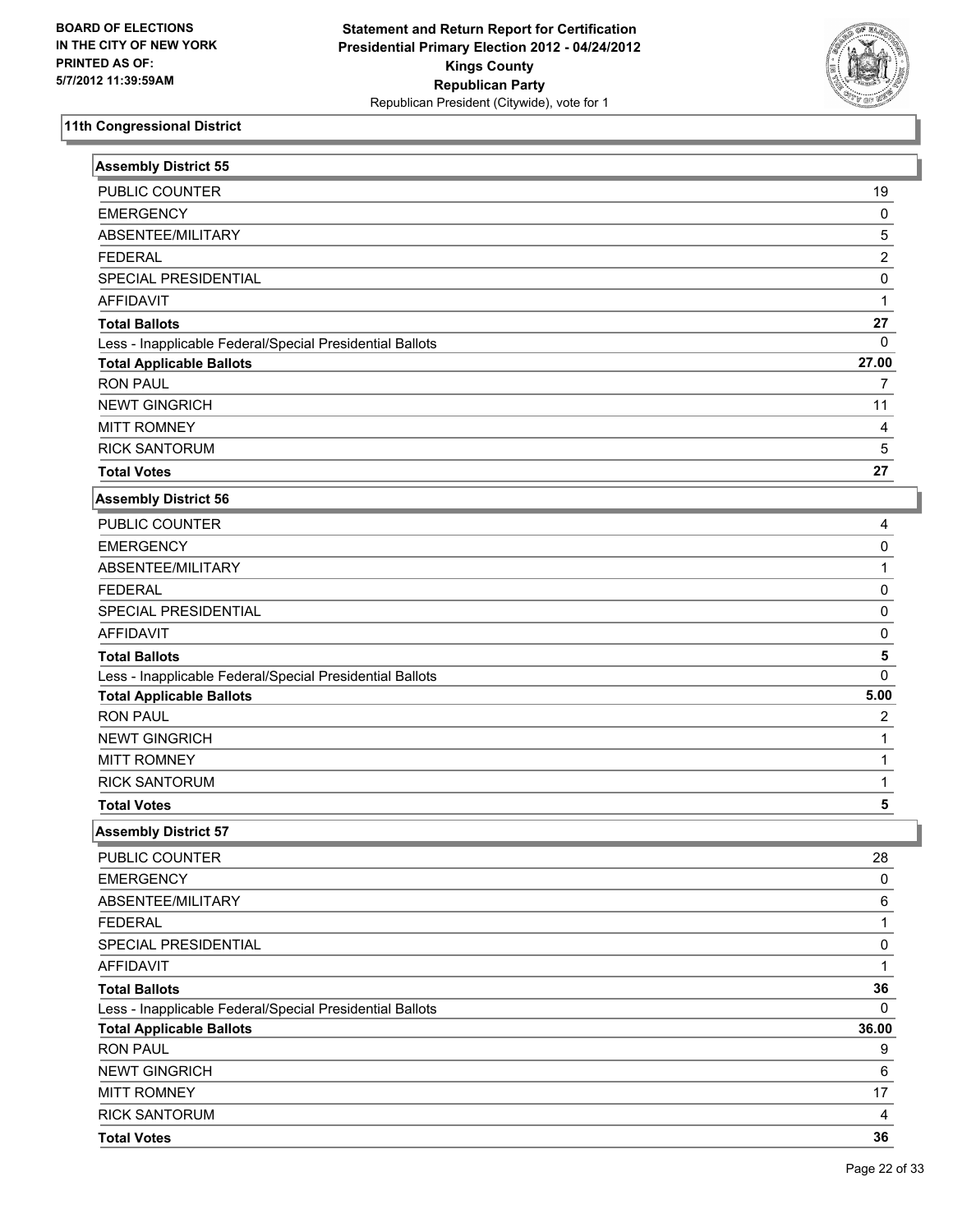

| <b>Assembly District 58</b>                               |              |
|-----------------------------------------------------------|--------------|
| PUBLIC COUNTER                                            | 18           |
| <b>EMERGENCY</b>                                          | $\mathbf 0$  |
| ABSENTEE/MILITARY                                         | 6            |
| <b>FEDERAL</b>                                            | $\mathbf{1}$ |
| SPECIAL PRESIDENTIAL                                      | 0            |
| <b>AFFIDAVIT</b>                                          | 0            |
| <b>Total Ballots</b>                                      | 25           |
| Less - Inapplicable Federal/Special Presidential Ballots  | $\mathbf{0}$ |
| <b>Total Applicable Ballots</b>                           | 25.00        |
| <b>RON PAUL</b>                                           | 6            |
| <b>NEWT GINGRICH</b>                                      | 3            |
| <b>MITT ROMNEY</b>                                        | 12           |
| <b>RICK SANTORUM</b>                                      | 3            |
| <b>Total Votes</b>                                        | 24           |
| Unrecorded                                                | 1            |
|                                                           |              |
| <b>Total for 11th Congressional District-Kings County</b> |              |
| <b>PUBLIC COUNTER</b>                                     | 672          |
| <b>EMERGENCY</b>                                          | $\pmb{0}$    |
| ABSENTEE/MILITARY                                         | 91           |
| <b>FEDERAL</b>                                            | 28           |
| SPECIAL PRESIDENTIAL                                      | $\mathbf 0$  |
| <b>AFFIDAVIT</b>                                          | 10           |
| <b>Total Ballots</b>                                      | 801          |
| Less - Inapplicable Federal/Special Presidential Ballots  | 0            |
| <b>Total Applicable Ballots</b>                           | 801.00       |
| <b>RON PAUL</b>                                           | 150          |
| <b>NEWT GINGRICH</b>                                      | 133          |
| <b>MITT ROMNEY</b>                                        | 439          |
| <b>RICK SANTORUM</b>                                      | 70           |
| <b>Total Votes</b>                                        | 792          |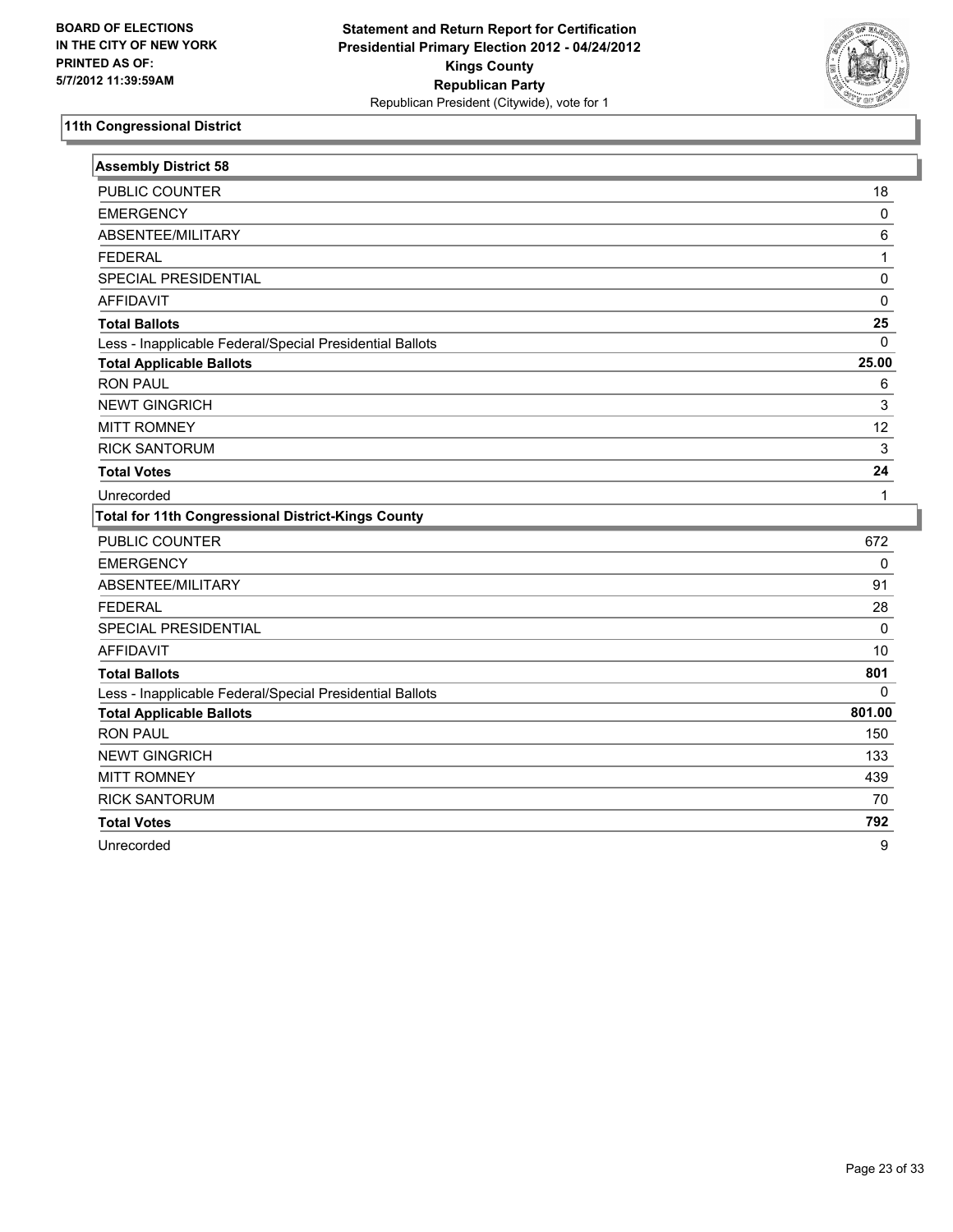

| <b>Assembly District 44</b>                              |              |
|----------------------------------------------------------|--------------|
| <b>PUBLIC COUNTER</b>                                    | 1            |
| <b>EMERGENCY</b>                                         | 0            |
| ABSENTEE/MILITARY                                        | 0            |
| <b>FEDERAL</b>                                           | 0            |
| SPECIAL PRESIDENTIAL                                     | 0            |
| <b>AFFIDAVIT</b>                                         | 0            |
| <b>Total Ballots</b>                                     | 1            |
| Less - Inapplicable Federal/Special Presidential Ballots | 0            |
| <b>Total Applicable Ballots</b>                          | 1.00         |
| <b>RON PAUL</b>                                          | 1            |
| <b>NEWT GINGRICH</b>                                     | 0            |
| <b>MITT ROMNEY</b>                                       | 0            |
| <b>RICK SANTORUM</b>                                     | 0            |
| <b>Total Votes</b>                                       | 1            |
| <b>Assembly District 48</b>                              |              |
| PUBLIC COUNTER                                           | 11           |
| <b>EMERGENCY</b>                                         | 0            |
| ABSENTEE/MILITARY                                        | 0            |
| <b>FEDERAL</b>                                           | 0            |
| SPECIAL PRESIDENTIAL                                     | 0            |
| <b>AFFIDAVIT</b>                                         | 0            |
| <b>Total Ballots</b>                                     | 11           |
| Less - Inapplicable Federal/Special Presidential Ballots | 0            |
| <b>Total Applicable Ballots</b>                          | 11.00        |
| <b>RON PAUL</b>                                          | 4            |
| <b>NEWT GINGRICH</b>                                     | 0            |
| <b>MITT ROMNEY</b>                                       | 6            |
| <b>RICK SANTORUM</b>                                     | $\mathbf{1}$ |
| <b>Total Votes</b>                                       | 11           |
| <b>Assembly District 50</b>                              |              |
| PUBLIC COUNTER                                           | 118          |
| <b>EMERGENCY</b>                                         | 0            |
| ABSENTEE/MILITARY                                        | 6            |
| <b>FEDERAL</b>                                           | 4            |
| SPECIAL PRESIDENTIAL                                     | 0            |
| <b>AFFIDAVIT</b>                                         | $\mathbf{1}$ |
| <b>Total Ballots</b>                                     | 129          |
| Less - Inapplicable Federal/Special Presidential Ballots | 0            |
| <b>Total Applicable Ballots</b>                          | 129.00       |
| <b>RON PAUL</b>                                          | 42           |
| <b>NEWT GINGRICH</b>                                     | 11           |
| <b>MITT ROMNEY</b>                                       | 67           |
| <b>RICK SANTORUM</b>                                     | 9            |
| <b>Total Votes</b>                                       | 129          |

I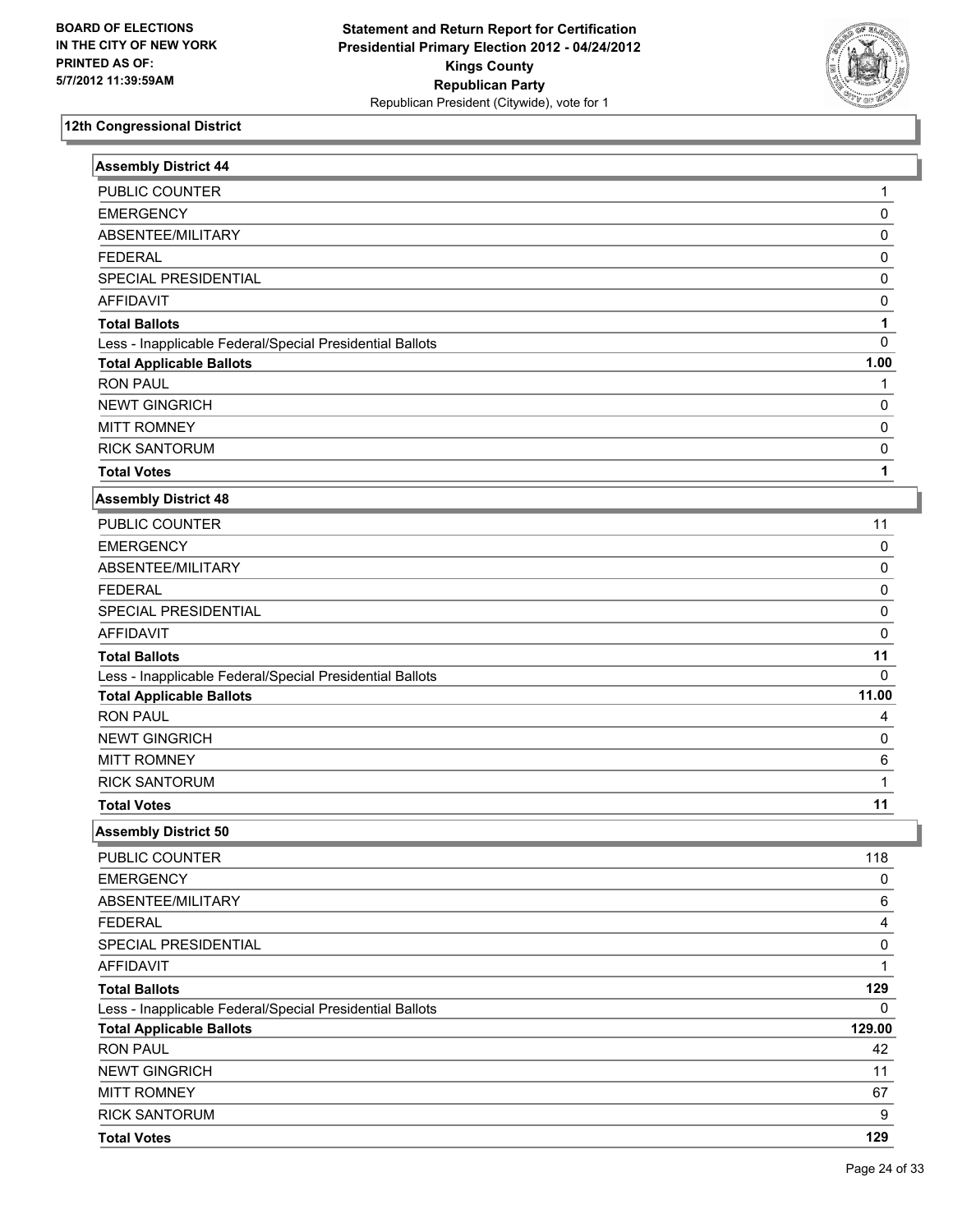

| <b>Assembly District 51</b>                              |                |
|----------------------------------------------------------|----------------|
| PUBLIC COUNTER                                           | 93             |
| <b>EMERGENCY</b>                                         | $\mathbf 0$    |
| ABSENTEE/MILITARY                                        | 21             |
| <b>FEDERAL</b>                                           | 2              |
| SPECIAL PRESIDENTIAL                                     | $\pmb{0}$      |
| <b>AFFIDAVIT</b>                                         | $\overline{2}$ |
| <b>Total Ballots</b>                                     | 118            |
| Less - Inapplicable Federal/Special Presidential Ballots | $\Omega$       |
| <b>Total Applicable Ballots</b>                          | 118.00         |
| <b>RON PAUL</b>                                          | 22             |
| <b>NEWT GINGRICH</b>                                     | 10             |
| <b>MITT ROMNEY</b>                                       | 71             |
| <b>RICK SANTORUM</b>                                     | 13             |
| <b>Total Votes</b>                                       | 116            |
| Unrecorded                                               | $\overline{2}$ |
| <b>Assembly District 52</b>                              |                |
| <b>PUBLIC COUNTER</b>                                    | 133            |
| <b>EMERGENCY</b>                                         | $\pmb{0}$      |
| ABSENTEE/MILITARY                                        | 13             |
| <b>FEDERAL</b>                                           | $\,6\,$        |
| SPECIAL PRESIDENTIAL                                     | $\pmb{0}$      |
| <b>AFFIDAVIT</b>                                         | 3              |
| <b>Total Ballots</b>                                     | 155            |
| Less - Inapplicable Federal/Special Presidential Ballots | $\mathbf{0}$   |
| <b>Total Applicable Ballots</b>                          | 155.00         |
| <b>RON PAUL</b>                                          | 23             |
| <b>NEWT GINGRICH</b>                                     | 12             |
| <b>MITT ROMNEY</b>                                       | 111            |
| <b>RICK SANTORUM</b>                                     | $\overline{7}$ |
| <b>Total Votes</b>                                       | 153            |
| Unrecorded                                               | $\overline{2}$ |
|                                                          |                |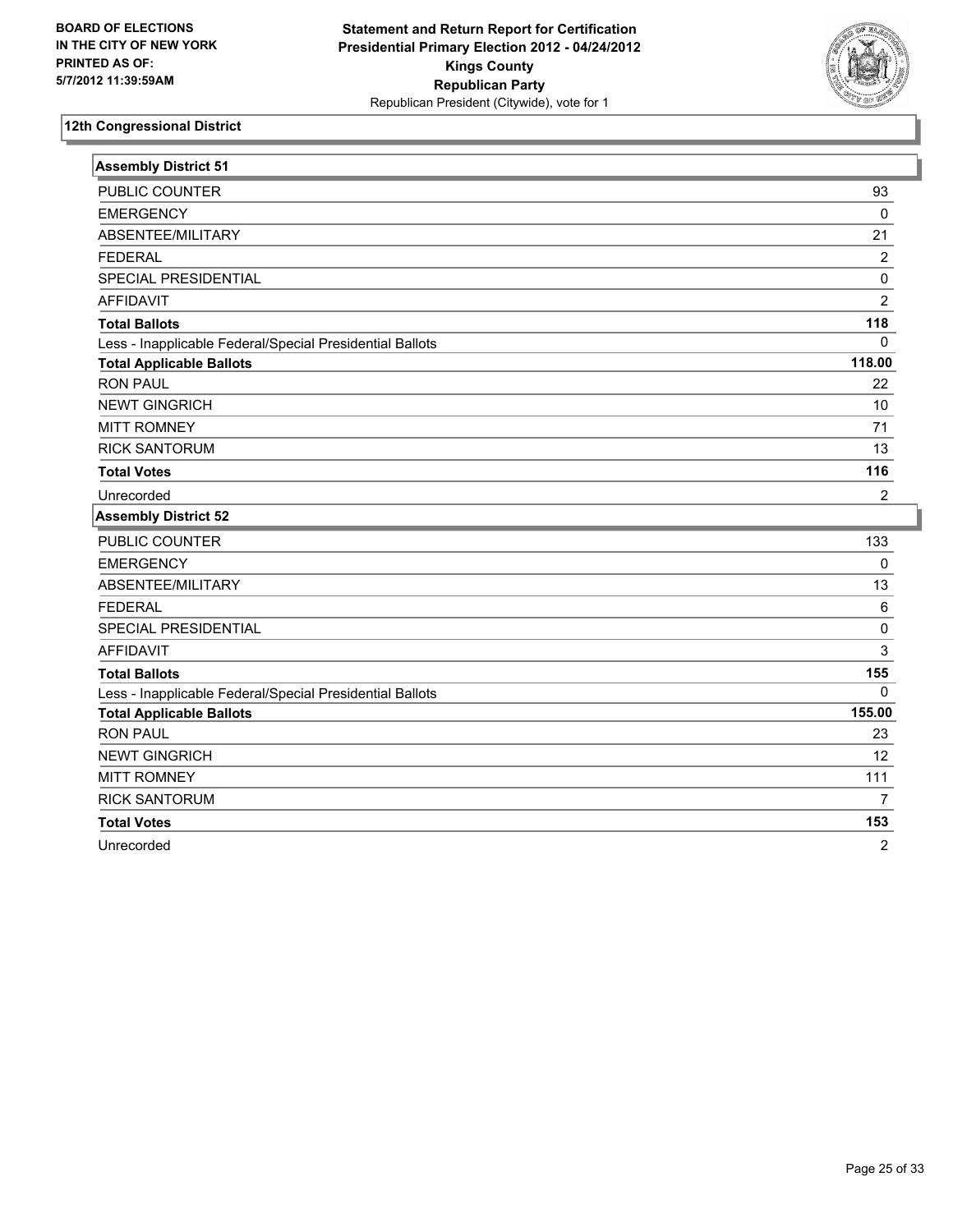

| <b>Assembly District 53</b>                              |                |
|----------------------------------------------------------|----------------|
| PUBLIC COUNTER                                           | 93             |
| <b>EMERGENCY</b>                                         | $\overline{2}$ |
| ABSENTEE/MILITARY                                        | 8              |
| <b>FEDERAL</b>                                           | $\mathbf{1}$   |
| SPECIAL PRESIDENTIAL                                     | 0              |
| <b>AFFIDAVIT</b>                                         | 1              |
| <b>Total Ballots</b>                                     | 105            |
| Less - Inapplicable Federal/Special Presidential Ballots | 0              |
| <b>Total Applicable Ballots</b>                          | 105.00         |
| <b>RON PAUL</b>                                          | 24             |
| <b>NEWT GINGRICH</b>                                     | 7              |
| <b>MITT ROMNEY</b>                                       | 60             |
| <b>RICK SANTORUM</b>                                     | 11             |
| <b>Total Votes</b>                                       | 102            |
| Unrecorded                                               | 3              |
| <b>Assembly District 54</b>                              |                |
| <b>PUBLIC COUNTER</b>                                    | 41             |
| <b>EMERGENCY</b>                                         | $\mathbf{1}$   |
| ABSENTEE/MILITARY                                        | 6              |
| <b>FEDERAL</b>                                           | 1              |
| SPECIAL PRESIDENTIAL                                     | 0              |
| <b>AFFIDAVIT</b>                                         | 0              |
| <b>Total Ballots</b>                                     | 49             |
| Less - Inapplicable Federal/Special Presidential Ballots | 0              |
| <b>Total Applicable Ballots</b>                          | 49.00          |
| <b>RON PAUL</b>                                          | 9              |
| <b>NEWT GINGRICH</b>                                     | 5              |
| <b>MITT ROMNEY</b>                                       | 28             |
| <b>RICK SANTORUM</b>                                     | 4              |
|                                                          |                |
| <b>Total Votes</b>                                       | 46             |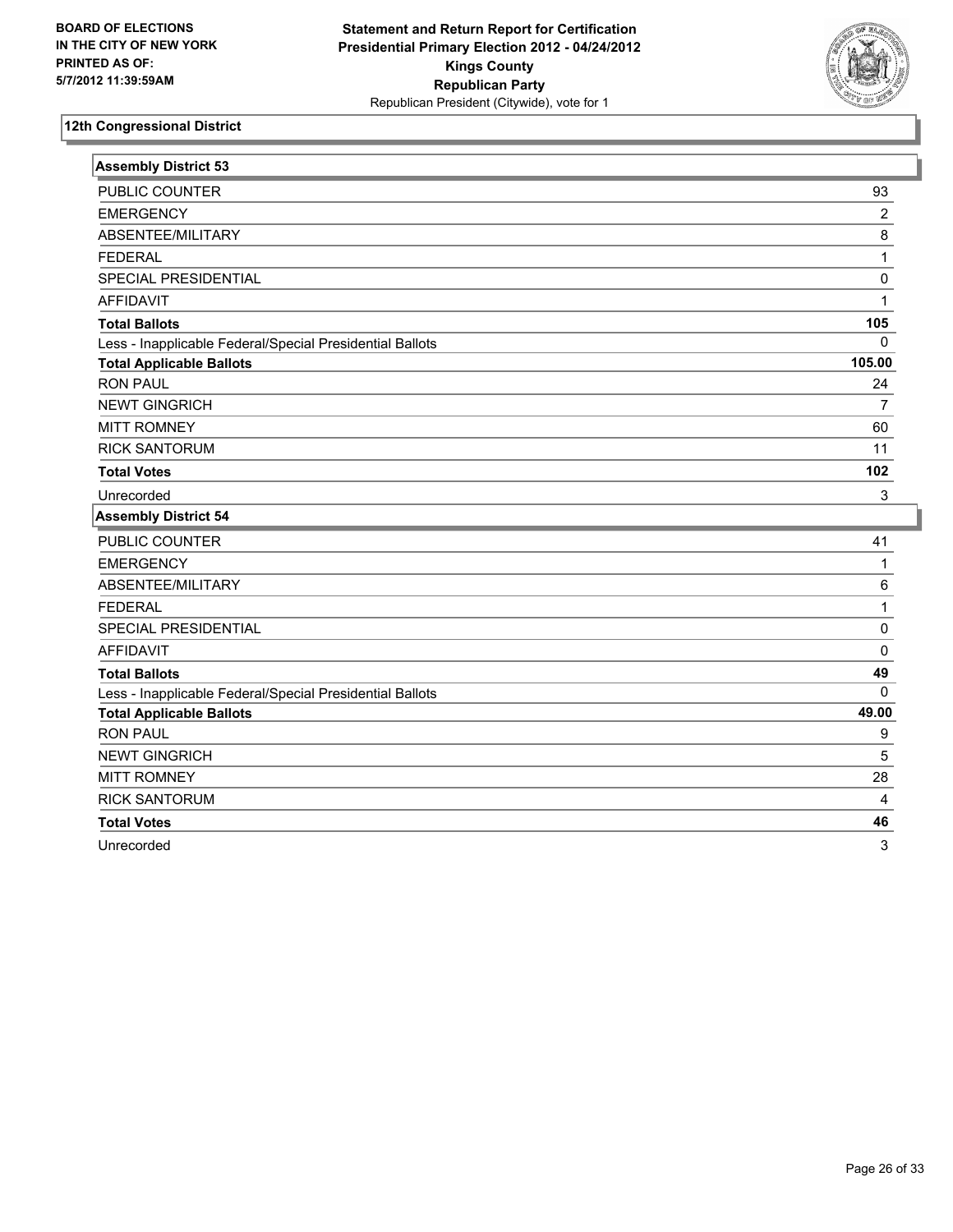

| <b>Assembly District 55</b>                              |                |
|----------------------------------------------------------|----------------|
| PUBLIC COUNTER                                           | 0              |
| <b>EMERGENCY</b>                                         | $\pmb{0}$      |
| ABSENTEE/MILITARY                                        | 0              |
| <b>FEDERAL</b>                                           | 1              |
| SPECIAL PRESIDENTIAL                                     | 0              |
| <b>AFFIDAVIT</b>                                         | 0              |
| <b>Total Ballots</b>                                     | 1              |
| Less - Inapplicable Federal/Special Presidential Ballots | $\mathbf 0$    |
| <b>Total Applicable Ballots</b>                          | 1.00           |
| <b>RON PAUL</b>                                          | 1              |
| <b>NEWT GINGRICH</b>                                     | 0              |
| <b>MITT ROMNEY</b>                                       | 0              |
| <b>RICK SANTORUM</b>                                     | 0              |
| <b>Total Votes</b>                                       | 1              |
| <b>Assembly District 56</b>                              |                |
| PUBLIC COUNTER                                           | 0              |
| <b>EMERGENCY</b>                                         | $\mathbf 0$    |
| ABSENTEE/MILITARY                                        | $\overline{2}$ |
| <b>FEDERAL</b>                                           | 0              |
| SPECIAL PRESIDENTIAL                                     | $\mathsf 0$    |
| <b>AFFIDAVIT</b>                                         | $\mathbf 0$    |
| <b>Total Ballots</b>                                     | $\mathbf 2$    |
| Less - Inapplicable Federal/Special Presidential Ballots | $\overline{0}$ |
| <b>Total Applicable Ballots</b>                          | 2.00           |
| <b>RON PAUL</b>                                          | 0              |
| <b>NEWT GINGRICH</b>                                     | 0              |
| <b>MITT ROMNEY</b>                                       | $\mathsf 0$    |
| <b>RICK SANTORUM</b>                                     | $\mathbf{1}$   |
| <b>Total Votes</b>                                       | 1              |
| Unrecorded                                               | 1              |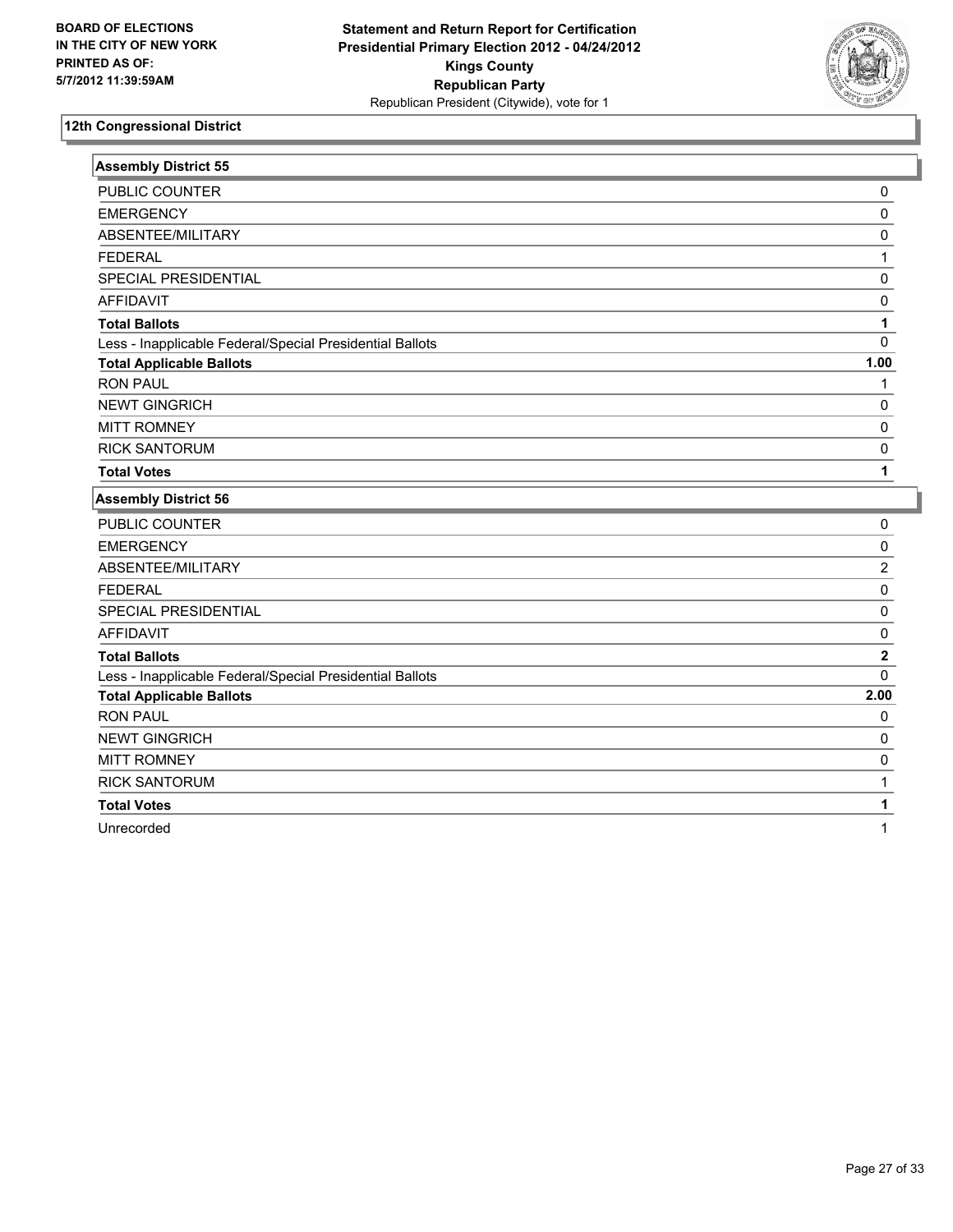

| <b>Total for 12th Congressional District-Kings County</b> |        |
|-----------------------------------------------------------|--------|
| PUBLIC COUNTER                                            | 490    |
| <b>EMERGENCY</b>                                          | 3      |
| ABSENTEE/MILITARY                                         | 56     |
| <b>FEDERAL</b>                                            | 15     |
| SPECIAL PRESIDENTIAL                                      | 0      |
| <b>AFFIDAVIT</b>                                          | 7      |
| <b>Total Ballots</b>                                      | 571    |
| Less - Inapplicable Federal/Special Presidential Ballots  | 0      |
| <b>Total Applicable Ballots</b>                           | 571.00 |
| <b>RON PAUL</b>                                           | 126    |
| <b>NEWT GINGRICH</b>                                      | 45     |
| <b>MITT ROMNEY</b>                                        | 343    |
| <b>RICK SANTORUM</b>                                      | 46     |
| <b>Total Votes</b>                                        | 560    |
| Unrecorded                                                | 11     |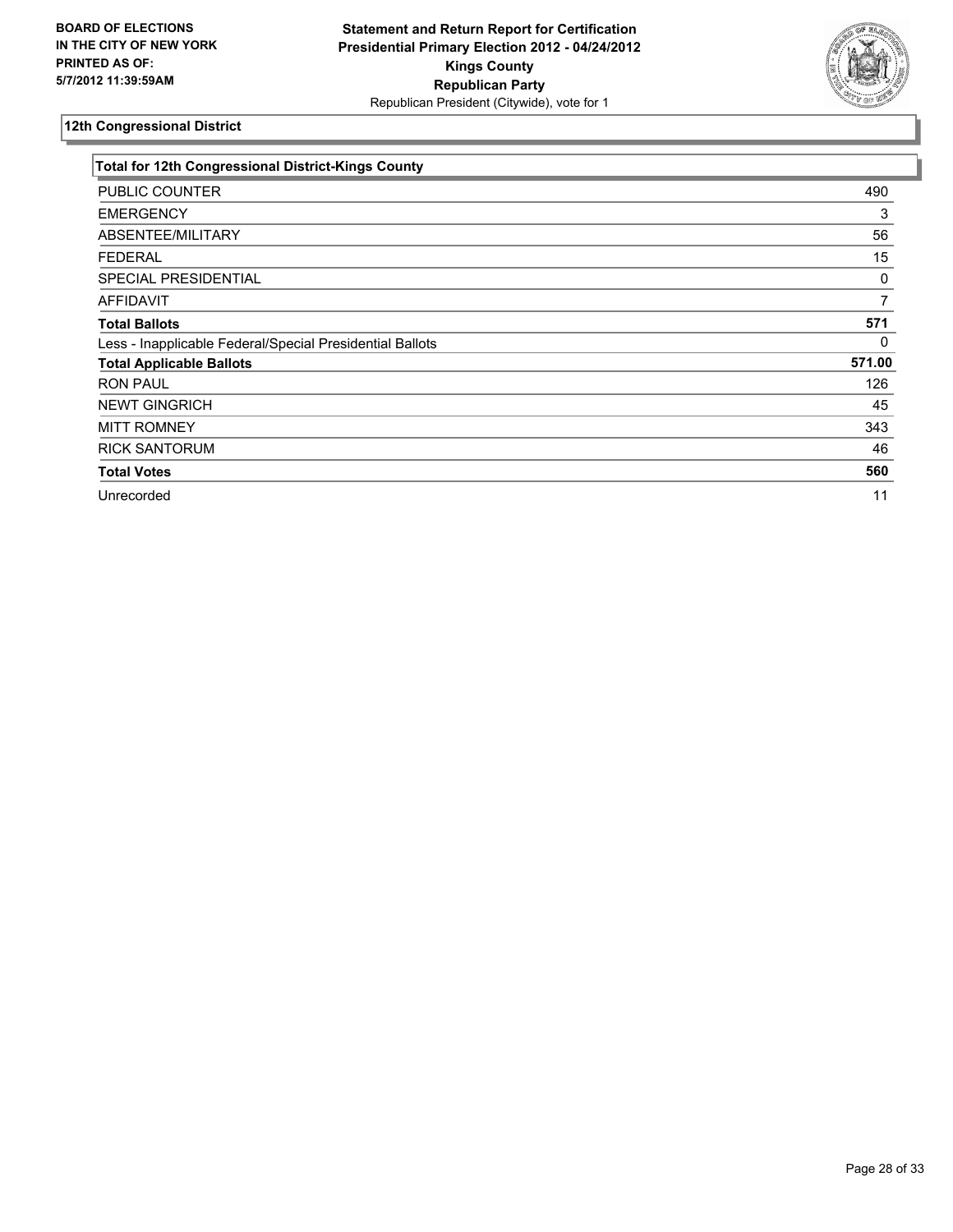

| <b>Assembly District 45</b>                              |                |
|----------------------------------------------------------|----------------|
| <b>PUBLIC COUNTER</b>                                    | 19             |
| <b>EMERGENCY</b>                                         | 0              |
| ABSENTEE/MILITARY                                        | 4              |
| <b>FEDERAL</b>                                           | 0              |
| SPECIAL PRESIDENTIAL                                     | 0              |
| <b>AFFIDAVIT</b>                                         | 0              |
| <b>Total Ballots</b>                                     | 23             |
| Less - Inapplicable Federal/Special Presidential Ballots | $\mathbf 0$    |
| <b>Total Applicable Ballots</b>                          | 23.00          |
| <b>RON PAUL</b>                                          | 0              |
| <b>NEWT GINGRICH</b>                                     | $\overline{2}$ |
| <b>MITT ROMNEY</b>                                       | 20             |
| <b>RICK SANTORUM</b>                                     | 1              |
| <b>Total Votes</b>                                       | 23             |
| <b>Assembly District 46</b>                              |                |
| PUBLIC COUNTER                                           | 289            |
| <b>EMERGENCY</b>                                         | 0              |
| ABSENTEE/MILITARY                                        | 52             |
| <b>FEDERAL</b>                                           | 2              |
| <b>SPECIAL PRESIDENTIAL</b>                              | 0              |
| <b>AFFIDAVIT</b>                                         | 5              |
| <b>Total Ballots</b>                                     | 348            |
| Less - Inapplicable Federal/Special Presidential Ballots | 0              |
| <b>Total Applicable Ballots</b>                          | 348.00         |

RON PAUL 2008 - 2009 - 2009 - 2009 - 2009 - 2009 - 2009 - 2009 - 2009 - 2009 - 2009 - 2009 - 2009 - 2009 - 200 NEWT GINGRICH 33 MITT ROMNEY 240 RICK SANTORUM 33 **Total Votes 345**  Unrecorded 3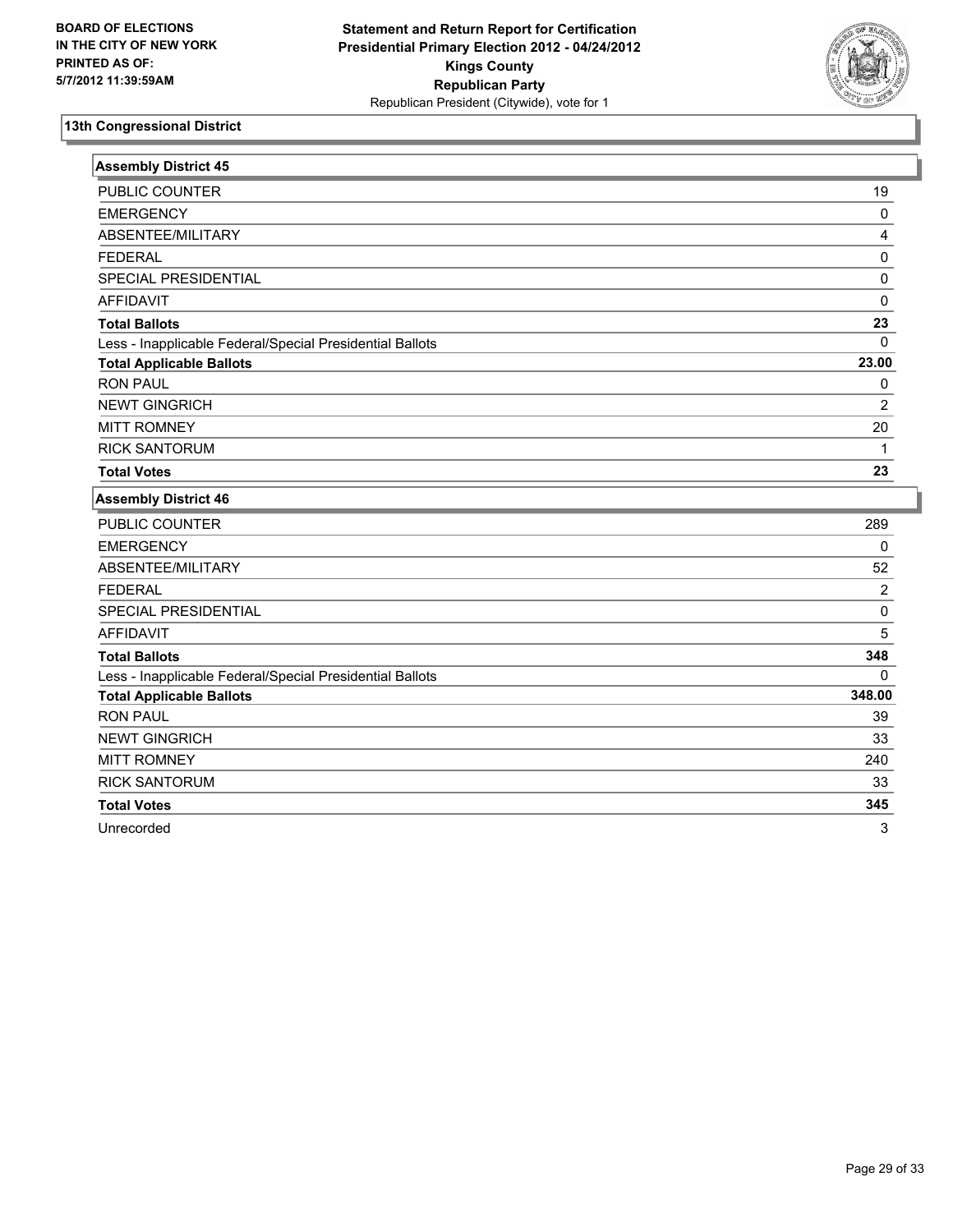

| <b>Assembly District 47</b>                              |                  |
|----------------------------------------------------------|------------------|
| PUBLIC COUNTER                                           | 170              |
| <b>EMERGENCY</b>                                         | $\mathbf 0$      |
| ABSENTEE/MILITARY                                        | 31               |
| <b>FEDERAL</b>                                           | 3                |
| SPECIAL PRESIDENTIAL                                     | $\mathbf 0$      |
| <b>AFFIDAVIT</b>                                         | 1                |
| <b>Total Ballots</b>                                     | 205              |
| Less - Inapplicable Federal/Special Presidential Ballots | $\mathbf 0$      |
| <b>Total Applicable Ballots</b>                          | 205.00           |
| <b>RON PAUL</b>                                          | 23               |
| <b>NEWT GINGRICH</b>                                     | 20               |
| <b>MITT ROMNEY</b>                                       | 139              |
| <b>RICK SANTORUM</b>                                     | 21               |
| <b>Total Votes</b>                                       | 203              |
| Unrecorded                                               | $\overline{2}$   |
| <b>Assembly District 48</b>                              |                  |
| PUBLIC COUNTER                                           | 90               |
| <b>EMERGENCY</b>                                         | $\pmb{0}$        |
| ABSENTEE/MILITARY                                        | $\boldsymbol{9}$ |
| <b>FEDERAL</b>                                           | $\overline{2}$   |
| SPECIAL PRESIDENTIAL                                     | $\mathbf 0$      |
| <b>AFFIDAVIT</b>                                         | $\mathbf 0$      |
| <b>Total Ballots</b>                                     | 101              |
| Less - Inapplicable Federal/Special Presidential Ballots | $\Omega$         |
| <b>Total Applicable Ballots</b>                          | 101.00           |
| <b>RON PAUL</b>                                          | 14               |
| <b>NEWT GINGRICH</b>                                     | 15               |
| <b>MITT ROMNEY</b>                                       | 67               |
| <b>RICK SANTORUM</b>                                     | 5                |
| <b>Total Votes</b>                                       | 101              |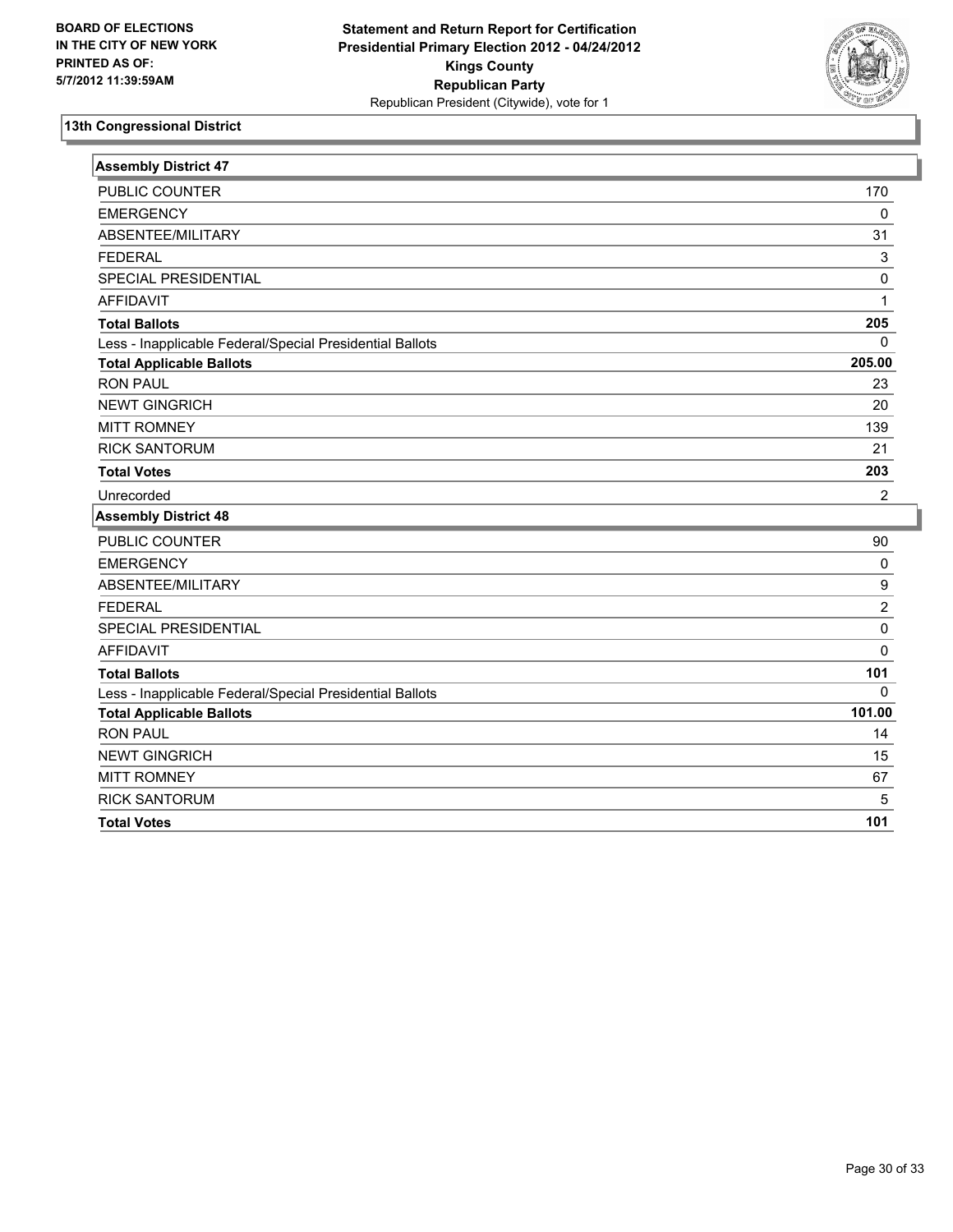

| <b>Assembly District 49</b>                              |                |
|----------------------------------------------------------|----------------|
| PUBLIC COUNTER                                           | 202            |
| <b>EMERGENCY</b>                                         | $\mathbf 0$    |
| ABSENTEE/MILITARY                                        | 24             |
| <b>FEDERAL</b>                                           | $\mathbf{1}$   |
| SPECIAL PRESIDENTIAL                                     | $\mathbf 0$    |
| <b>AFFIDAVIT</b>                                         | $\overline{2}$ |
| <b>Total Ballots</b>                                     | 229            |
| Less - Inapplicable Federal/Special Presidential Ballots | $\Omega$       |
| <b>Total Applicable Ballots</b>                          | 229.00         |
| <b>RON PAUL</b>                                          | 26             |
| <b>NEWT GINGRICH</b>                                     | 21             |
| <b>MITT ROMNEY</b>                                       | 163            |
| <b>RICK SANTORUM</b>                                     | 19             |
| <b>Total Votes</b>                                       | 229            |
| <b>Assembly District 51</b>                              |                |
| PUBLIC COUNTER                                           | 5              |
| <b>EMERGENCY</b>                                         | $\mathbf 0$    |
| ABSENTEE/MILITARY                                        | $\mathbf 0$    |
| <b>FEDERAL</b>                                           | 0              |
| SPECIAL PRESIDENTIAL                                     | $\pmb{0}$      |
| <b>AFFIDAVIT</b>                                         | $\mathbf 0$    |
| <b>Total Ballots</b>                                     | 5              |
| Less - Inapplicable Federal/Special Presidential Ballots | $\Omega$       |
| <b>Total Applicable Ballots</b>                          | 5.00           |
| <b>RON PAUL</b>                                          | $\overline{2}$ |
| <b>NEWT GINGRICH</b>                                     | $\mathbf 0$    |
| <b>MITT ROMNEY</b>                                       | 3              |
| <b>RICK SANTORUM</b>                                     | $\pmb{0}$      |
| <b>Total Votes</b>                                       | 5              |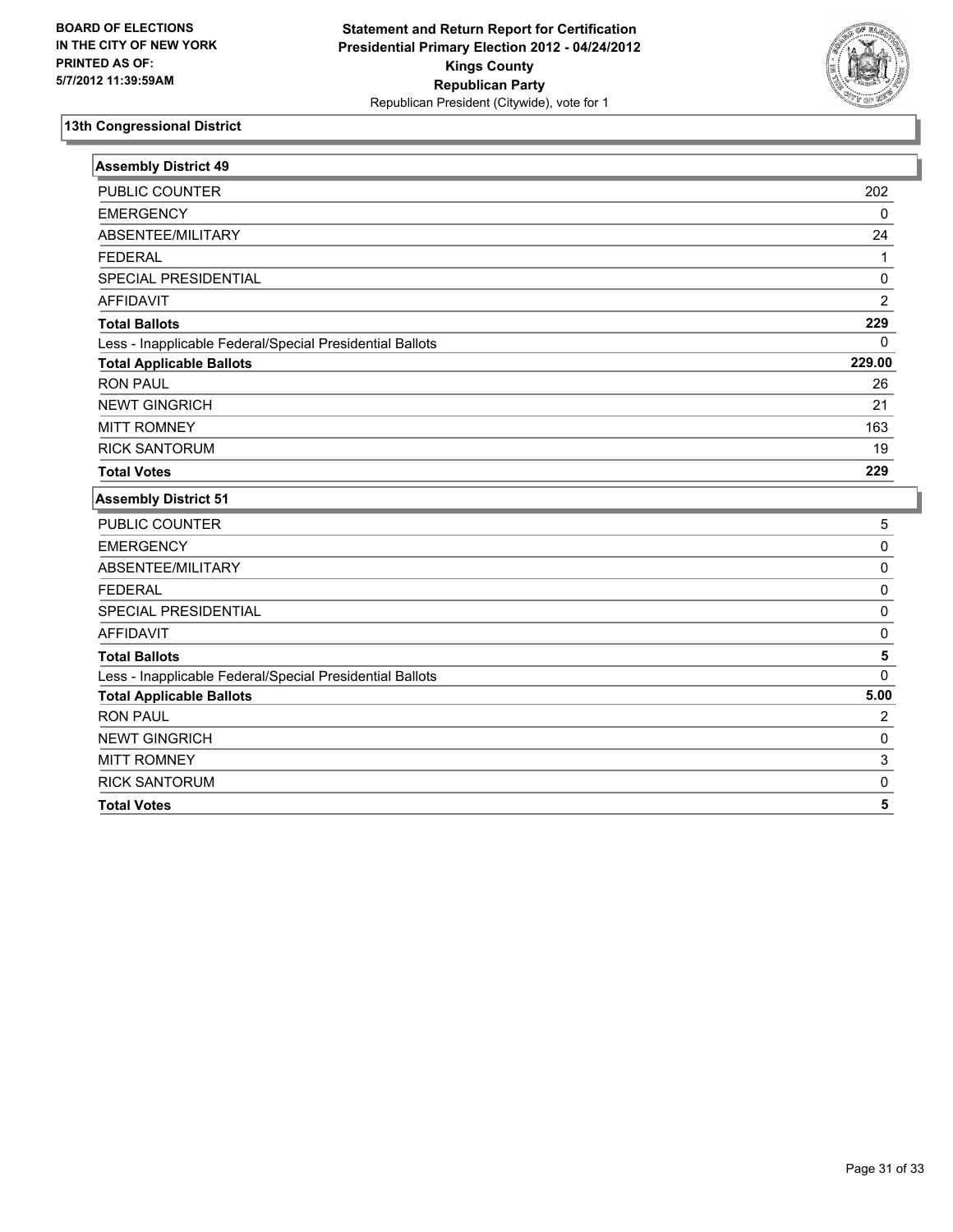

| <b>Assembly District 60</b>                               |                |
|-----------------------------------------------------------|----------------|
| PUBLIC COUNTER                                            | 327            |
| <b>EMERGENCY</b>                                          | 0              |
| ABSENTEE/MILITARY                                         | 26             |
| <b>FEDERAL</b>                                            | 1              |
| SPECIAL PRESIDENTIAL                                      | 0              |
| <b>AFFIDAVIT</b>                                          | $\overline{2}$ |
| <b>Total Ballots</b>                                      | 356            |
| Less - Inapplicable Federal/Special Presidential Ballots  | $\mathbf 0$    |
| <b>Total Applicable Ballots</b>                           | 356.00         |
| <b>RON PAUL</b>                                           | 41             |
| <b>NEWT GINGRICH</b>                                      | 46             |
| <b>MITT ROMNEY</b>                                        | 251            |
| <b>RICK SANTORUM</b>                                      | 17             |
| <b>Total Votes</b>                                        | 355            |
| Unrecorded                                                | 1              |
| <b>Total for 13th Congressional District-Kings County</b> |                |
|                                                           |                |
| <b>PUBLIC COUNTER</b>                                     | 1,102          |
| <b>EMERGENCY</b>                                          | $\mathbf 0$    |
| ABSENTEE/MILITARY                                         | 146            |
| <b>FEDERAL</b>                                            | 9              |
| SPECIAL PRESIDENTIAL                                      | 0              |
| <b>AFFIDAVIT</b>                                          | 10             |
| <b>Total Ballots</b>                                      | 1,267          |
| Less - Inapplicable Federal/Special Presidential Ballots  | $\Omega$       |
| <b>Total Applicable Ballots</b>                           | 1,267.00       |
| <b>RON PAUL</b>                                           | 145            |
| <b>NEWT GINGRICH</b>                                      | 137            |
| <b>MITT ROMNEY</b>                                        | 883            |
| <b>RICK SANTORUM</b>                                      | 96             |
| <b>Total Votes</b>                                        | 1,261          |